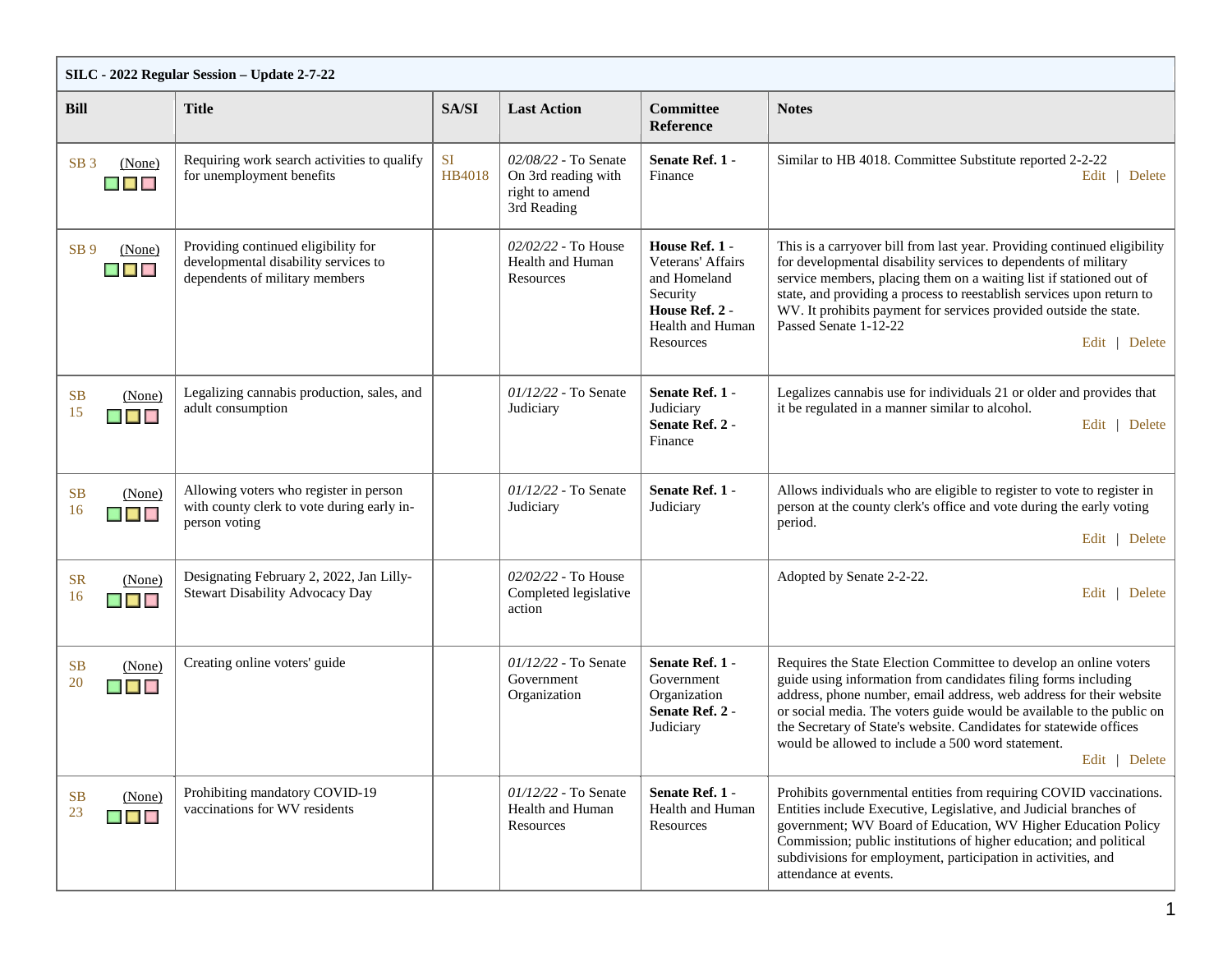|                                                                           |                                                                                                                        |                                                              |                                                                                         | Edit   Delete                                                                                                                                                                                                                                                                                                                                                                                                                                                                                                                                                                                                                                                                                                                                             |
|---------------------------------------------------------------------------|------------------------------------------------------------------------------------------------------------------------|--------------------------------------------------------------|-----------------------------------------------------------------------------------------|-----------------------------------------------------------------------------------------------------------------------------------------------------------------------------------------------------------------------------------------------------------------------------------------------------------------------------------------------------------------------------------------------------------------------------------------------------------------------------------------------------------------------------------------------------------------------------------------------------------------------------------------------------------------------------------------------------------------------------------------------------------|
| <b>SB</b><br>(None)<br>32<br><b>B B</b>                                   | Permitting medical marijuana be<br>prescribed in edible form                                                           | 01/12/22 - To Senate<br><b>Health and Human</b><br>Resources | Senate Ref. 1 -<br><b>Health and Human</b><br>Resources                                 | Will allow medical cannabis to be provided and used in an edible<br>form. Prohibits edible forms that look like animals or other shapes<br>that children would be attracted to.<br>Edit   Delete                                                                                                                                                                                                                                                                                                                                                                                                                                                                                                                                                          |
| <b>SB</b><br>(None)<br>37<br>$\blacksquare$ $\blacksquare$ $\blacksquare$ | Removing Hepatitis B vaccine from list of<br>compulsory immunizations                                                  | 01/12/22 - To Senate<br><b>Health and Human</b><br>Resources | Senate Ref. 1 -<br><b>Health and Human</b><br>Resources                                 | To remove the hepatitis B vaccine from the vaccines mandated by<br>this state or required for admission to a public, private, and parochial<br>school in this state or a state-regulated child care center.<br>Edit   Delete                                                                                                                                                                                                                                                                                                                                                                                                                                                                                                                              |
| <b>SB</b><br>(None)<br><b>MAG</b>                                         | Prohibiting insurance coverage from<br>requiring prior authorization for tests to<br>stage cancer                      | 01/17/22 - To House<br><b>Health and Human</b><br>Resources  | House Ref. 1 -<br><b>Health and Human</b><br>Resources<br>House Ref. 2 -<br>Finance     | Prohibiting insurance and managed health plans from requiring prior<br>authorization for tests to stage cancer.<br>Edit   Delete                                                                                                                                                                                                                                                                                                                                                                                                                                                                                                                                                                                                                          |
| <b>SB</b><br>(None)<br>41<br>$\blacksquare$ $\blacksquare$                | Allowing certain schools with enrollment<br>of 25 or fewer students to operate as<br>nonpublic micro-school            | $01/12/22$ - To Senate<br>Education                          | Senate Ref. 1 -<br>Education                                                            | Would allow any private, parochial, or church school with an<br>enrollment of 25 or fewer students may elect to operate as a<br>nonpublic micro-school – must have a governing board with a<br>majority of members who are parents or legal guardians of students<br>who are enrolled in the school - must annually notify the county<br>board that it is operating the micro school - Attendance will satisfy<br>the requirements of compulsory school attendance - must annually<br>obtain an academic assessment of students for the previous year.<br>Edit   Delete                                                                                                                                                                                   |
| <b>SB</b><br>(None)<br>▉▊▊                                                | Allowing parents to decline required<br>medication administered to newborns                                            | 01/12/22 - To Senate<br>Health and Human<br>Resources        | Senate Ref. 1 -<br><b>Health and Human</b><br>Resources<br>Senate Ref. 2 -<br>Judiciary | Permit parents or legal guardians of newborn children to refuse<br>medication that has been mandated for newborns for the prevention<br>of inflammation of the eyes - requires that parents and legal<br>guardians be made aware of the dangers of not receiving the<br>otherwise required medication, that notation be made in medical<br>records, limits medical malpractice and liability, prohibits a refusal<br>by the parents or legal guardian from being admissible in certain<br>legal actions or investigations of the parents and legal guardians,<br>prohibits discipline or penalties to certain health care professionals<br>when a parent or legal guardian has refused or declined the otherwise<br>mandated medication.<br>Edit   Delete |
| (None)<br>$\blacksquare$                                                  | Prohibiting certain divisive acts from<br>school curriculum, state agencies, and any<br>groups receiving state funding | 01/12/22 - To Senate<br>Education                            | Senate Ref. 1 -<br>Education<br>Senate Ref. 2 -<br>Judiciary                            | To prohibit race or sex scapegoating, race or sex stereotyping,<br>discriminatory "divisive acts" in the workplace, the teaching of<br>"divisive acts" in West Virginia schools, and to prohibit state<br>funding to agencies who promote "divisive acts."<br>Edit   Delete                                                                                                                                                                                                                                                                                                                                                                                                                                                                               |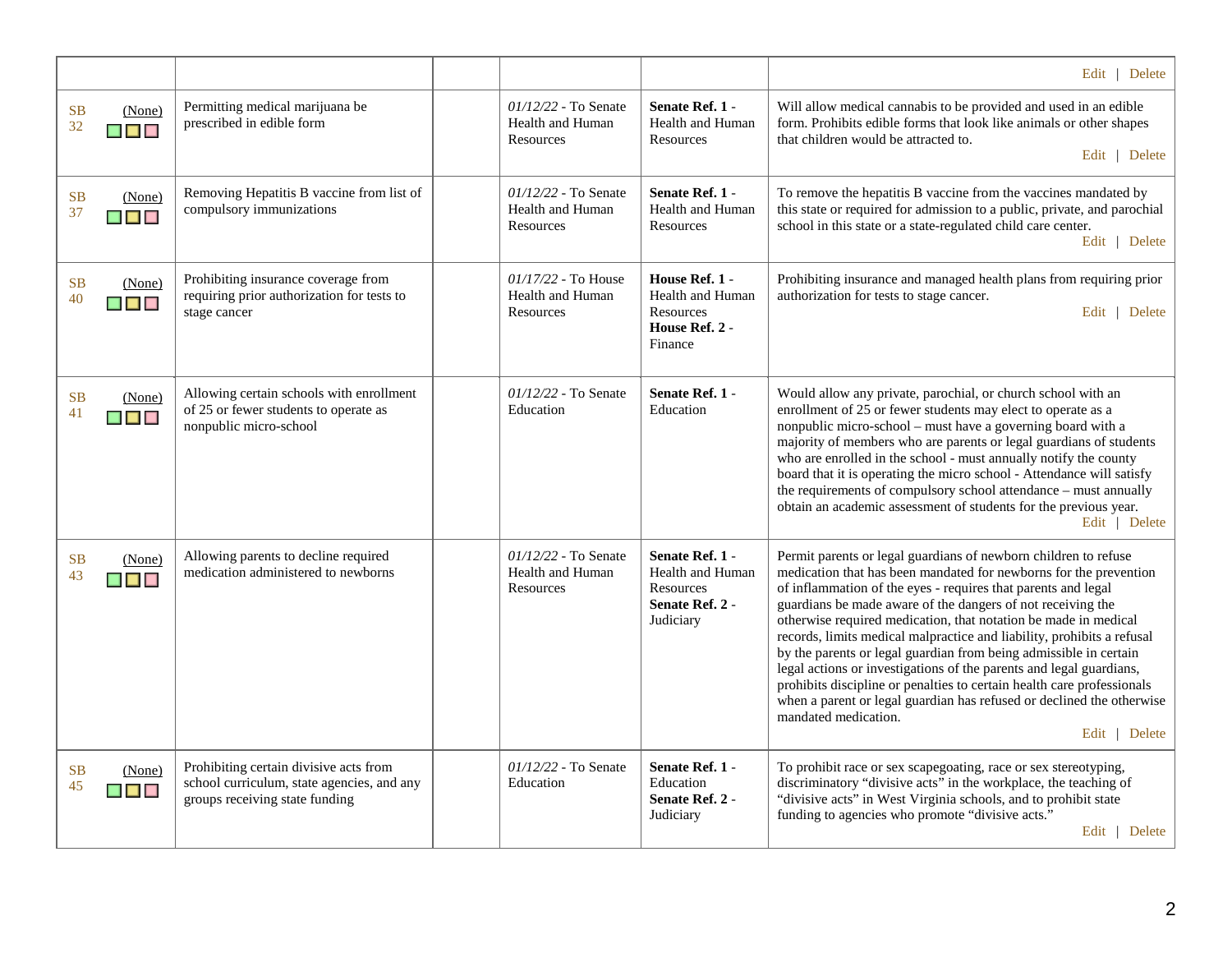| <b>SB</b><br>46 | (None)<br>▉▉▉                                          | Exempting Social Security benefits from<br>personal income tax                                        | $01/12/22$ - To Senate<br>Finance                              | Senate Ref. 1 -<br>Finance                                                            | Adds to the bill that passed last year that for taxable years beginning<br>on or after January 1, 2023, this deduction is allowed without any<br>income restrictions.<br>Edit   Delete                                                                                                                                                                                                                                                                                                           |
|-----------------|--------------------------------------------------------|-------------------------------------------------------------------------------------------------------|----------------------------------------------------------------|---------------------------------------------------------------------------------------|--------------------------------------------------------------------------------------------------------------------------------------------------------------------------------------------------------------------------------------------------------------------------------------------------------------------------------------------------------------------------------------------------------------------------------------------------------------------------------------------------|
| <b>SB</b><br>47 | (None)<br>▆▆▆                                          | Creating crime for being under influence<br>of controlled substance unless specifically<br>prescribed | $01/12/22$ - To Senate<br>Judiciary                            | Senate Ref. 1 -<br>Judiciary                                                          | Adds "use, consume or be under the influence of" as unlawful for<br>controlled substances without a prescription.<br>Edit   Delete                                                                                                                                                                                                                                                                                                                                                               |
| <b>SB</b><br>58 | (None)<br>████                                         | Requiring certain movie theaters to<br>provide open captioning during certain<br>showings             | $01/12/22$ - To Senate<br>Economic<br>Development              | Senate Ref. 1 -<br>Economic<br>Development<br>Senate Ref. 2 -<br>Judiciary            | To require exhibitors of motion pictures who operate two or more<br>theatres in more than one location in this state to provide open<br>captioning during at least two showings per week of each motion<br>picture that is produced and offered with open captioning.<br>Edit   Delete                                                                                                                                                                                                           |
| <b>SB</b><br>60 | (None)<br>$\blacksquare$ $\blacksquare$ $\blacksquare$ | Allowing BOE create and provide course<br>in family and consumer sciences in<br>secondary schools     | $01/25/22$ - To House<br>Education                             | House Ref. 1 -<br>Education<br>Senate Ref. 1 -<br>Education                           | To better prepare students as independent human beings by teaching<br>them to perform everyday activities such as cooking, sewing, house<br>cleaning, minor home repair, budgeting, and time management.<br>Passed Senate 1-24-22<br>Edit   Delete                                                                                                                                                                                                                                               |
| <b>SB</b><br>66 | (None)<br><b>MAG</b>                                   | Establishing 80 miles per hour speed limit<br>on state highways                                       | $01/12/22$ - To Senate<br>Transportation and<br>Infrastructure | Senate Ref. 1 -<br>Transportation and<br>Infrastructure<br>Senate Ref. 2 -<br>Finance | Establishes a speed limit of 80 miles per hour on interstate highways<br>and four-lane limited access highways in this state except through<br>city limits.<br>Edit   Delete                                                                                                                                                                                                                                                                                                                     |
| <b>SB</b><br>81 | (None)<br><b>The Contract Service</b>                  | Repealing WV Workplace Freedom Act                                                                    | $01/12/22$ - To Senate<br>Workforce                            | Senate Ref. 1 -<br>Workforce<br>Senate Ref. 2 -<br>Judiciary                          | To repeal the "right-to-work" legislation from 2016.<br>Edit  <br>Delete                                                                                                                                                                                                                                                                                                                                                                                                                         |
| <b>SB</b><br>85 | (None)<br><b>MARINA</b>                                | Changing simple possession of marijuana<br>from misdemeanor crime to civil<br>violation               | $01/12/22$ - To Senate<br>Judiciary                            | Senate Ref. 1 -<br>Judiciary                                                          | Provides that possession of less than 15 grams of marijuana is<br>subject to a civil penalty of no more than \$25 and any violation<br>thereof constitutes a civil offense.<br>Edit  <br>Delete                                                                                                                                                                                                                                                                                                  |
| <b>SB</b><br>86 | (None)<br>$\blacksquare$                               | Creating criminal offense of sexual<br>extortion                                                      | $01/31/22$ - To Senate<br>Finance                              | Senate Ref. 1 -<br>Judiciary<br>Senate Ref. 2 -<br>Finance                            | Sexual extortion - a new criminal offense - a person holding a<br>position of trust, supervisory authority, or disciplinary power over<br>another person who knowingly or intentionally coerces, threatens<br>with the purpose to engage in sexual contact, or to engage, produce,<br>or distribute sexually explicit conduct of the other person -<br>establishes sexual extortion as a felony and upon conviction, the<br>person shall be imprisoned in a state correctional facility not less |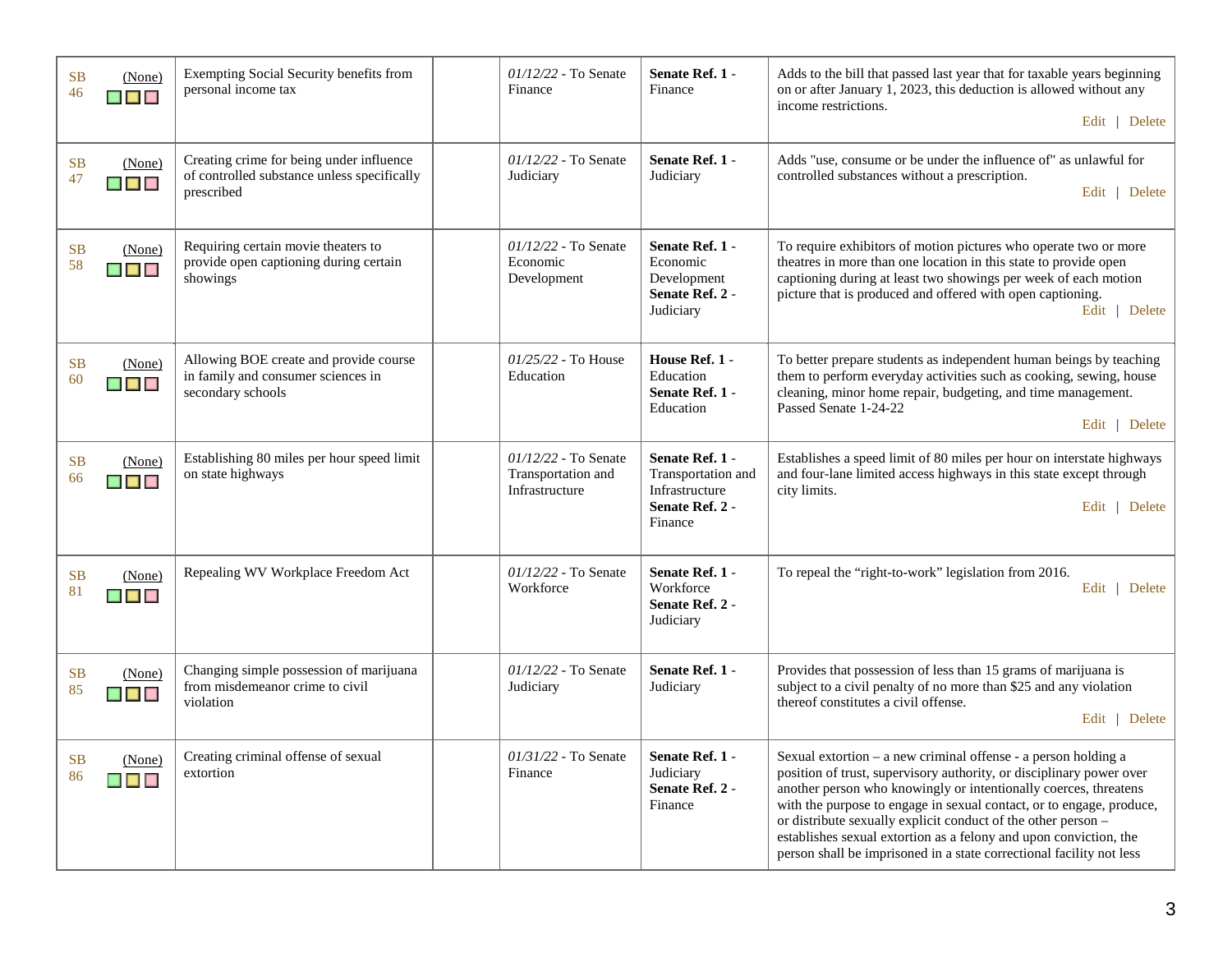|                                                   |                                                                                                        |                                                                |                                                                                  | than one nor more than five years. Committee Substitute reported by<br>Judiciary 1-31-22.<br>Edit   Delete                                                                                                                                                                                                                                                                                     |
|---------------------------------------------------|--------------------------------------------------------------------------------------------------------|----------------------------------------------------------------|----------------------------------------------------------------------------------|------------------------------------------------------------------------------------------------------------------------------------------------------------------------------------------------------------------------------------------------------------------------------------------------------------------------------------------------------------------------------------------------|
| SB<br>(None)<br>90<br>$\blacksquare$              | Limiting penalty for possession of<br>marijuana to no more than \$1,000 without<br>confinement         | 01/12/22 - To Senate<br>Judiciary                              | Senate Ref. 1 -<br>Judiciary                                                     | Add a note.                                                                                                                                                                                                                                                                                                                                                                                    |
| <b>SB</b><br>(None)<br>103<br>▉▉▉                 | Creating Closed Captioning Act                                                                         | $01/12/22$ - To Senate<br>Government<br>Organization           | Senate Ref. 1 -<br>Government<br>Organization                                    | Provides that televisions in public areas for use by the general public<br>must have closed captioning activated (if the television includes that<br>feature) at all times and reasonable effort must be made to prevent<br>individuals for deactivating the closed captioning. In areas with<br>multiple televisions, at least one must have closed captioning<br>activated.<br>Edit   Delete |
| <b>SB</b><br>(None)<br>127                        | Allowing certain motorcycle operators to<br>ride without helmet                                        | 01/12/22 - To Senate<br>Transportation and<br>Infrastructure   | Senate Ref. 1 -<br>Transportation and<br>Infrastructure                          | Provides that individuals age 21 or older may operate or be a<br>passenger on a motorcycle if they have held a valid motorcycle<br>operators license for at least two years.<br>Edit   Delete                                                                                                                                                                                                  |
| <b>SB</b><br>(None)<br>139<br>$\blacksquare$      | Prohibiting smoking in vehicle when<br>minor 16 or younger is present                                  | 01/28/22 - To Senate<br>Judiciary                              | Senate Ref. 1 -<br>Health and Human<br>Resources<br>Senate Ref. 2 -<br>Judiciary | Makes smoking in a vehicle when a minor age 16 or younger is<br>present a misdemeanor with a \$25 fine. Reported out of Health and<br>Human Resources 1-28-22<br>Edit   Delete                                                                                                                                                                                                                 |
| SB<br>(None)<br>143<br>▉▉▉                        | Relating to tax credit for disabled veterans<br>for lifetime hunting, trapping, and fishing<br>license | 01/12/22 - To Senate<br><b>Natural Resources</b>               | Senate Ref. 1 -<br><b>Natural Resources</b><br>Senate Ref. 2 -<br>Finance        | Provides a one-time tax credit for full-time, active-duty veterans at<br>least 50% disabled for the cost of a lifetime hunting and fishing<br>license.<br>Edit   Delete                                                                                                                                                                                                                        |
| <b>SB</b><br>(None)<br>148<br><b>K K K</b>        | Prohibiting racial discrimination based on<br>certain hair textures and hairstyles                     | 01/12/22 - To Senate<br>Workforce                              | Senate Ref. 1 -<br>Workforce<br>Senate Ref. 2 -<br>Judiciary                     | Prohibits discrimination based on hair textures and hair styles<br>associated with a certain race including braids, locks, and twists.<br>Edit   Delete                                                                                                                                                                                                                                        |
| SB (None)<br>156<br>$\blacksquare$ $\blacksquare$ | Prohibiting unlawful discriminatory<br>practices covered by Human Rights Act<br>and Fair Housing Act   | $01/12/22$ - To Senate<br>Judiciary                            | <b>Senate Ref. 1</b><br>Judiciary                                                | Adds sexual orientation, gender identity, and familial status to the<br>Human Rights Act and the Fair Housing Act and prohibits<br>discrimination based on those factors.<br>Edit   Delete                                                                                                                                                                                                     |
| SB<br>(None)<br>162<br>$\blacksquare$             | Relating to mobility impairment<br>identifying documents                                               | $01/12/22$ - To Senate<br>Transportation and<br>Infrastructure | Senate Ref. 1 -<br>Transportation and<br>Infrastructure                          | Adds "dashboard card" to the formats for a permit to park in<br>designated accessible parking spaces.<br>Edit   Delete                                                                                                                                                                                                                                                                         |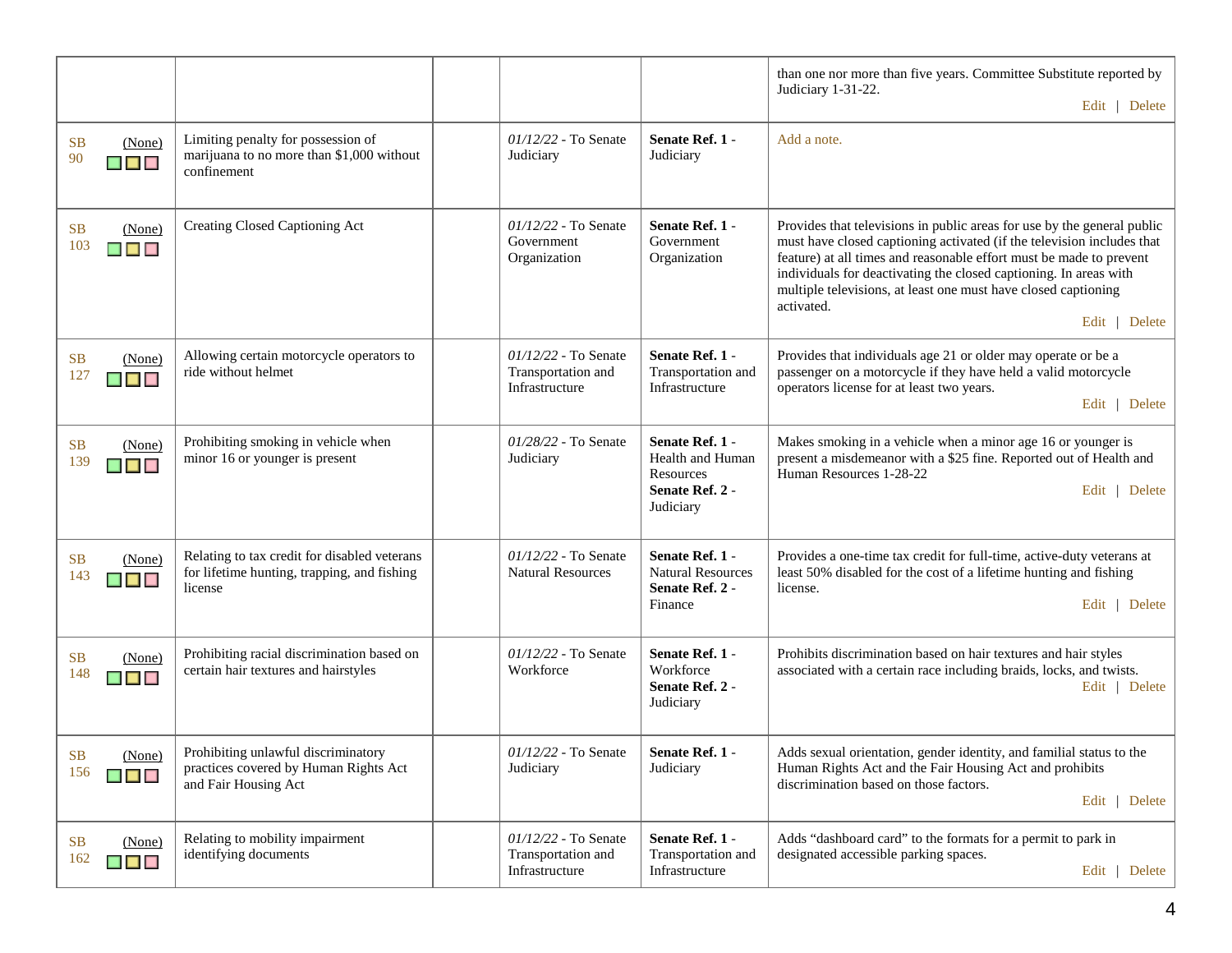|                                              |                                                                                      |                                                    | Senate Ref. 2 -<br>Finance                                                  |                                                                                                                                                                                                                                                                                                                                                                                                                                                                                                                                                                                                              |
|----------------------------------------------|--------------------------------------------------------------------------------------|----------------------------------------------------|-----------------------------------------------------------------------------|--------------------------------------------------------------------------------------------------------------------------------------------------------------------------------------------------------------------------------------------------------------------------------------------------------------------------------------------------------------------------------------------------------------------------------------------------------------------------------------------------------------------------------------------------------------------------------------------------------------|
| <b>SB</b><br>(None)<br>167<br>▉▉▉            | Implementing trauma-informed practices<br>in schools                                 | 01/12/22 - To Senate<br>Education                  | Senate Ref. 1 -<br>Education                                                | Requires the State Board of Education to implement trauma<br>informed practices for a schools K-12.<br>Edit   Delete                                                                                                                                                                                                                                                                                                                                                                                                                                                                                         |
| <b>SB</b><br>(None)<br>168<br>$\blacksquare$ | Establishing vocational-technical<br>programs in middle schools                      | $01/12/22$ - To Senate<br>Education                | Senate Ref. 1 -<br>Education<br>Senate Ref. 2 -<br>Finance                  | Requires county boards of education to establish and maintain<br>vocational technical education programs in middle schools by the<br>2022-2023 school year.<br>Edit   Delete                                                                                                                                                                                                                                                                                                                                                                                                                                 |
| <b>SB</b><br>(None)<br>169<br>$\blacksquare$ | Prohibiting insurers from denying<br>coverage as result of pre-existing<br>condition | 01/12/22 - To Senate<br>Banking and<br>Insurance   | Senate Ref. 1 -<br>Banking and<br>Insurance<br>Senate Ref. 2 -<br>Judiciary | Requires insurers of accident and sickness insurance to cover all<br>applicants regardless of pre-existing conditions.<br>Edit   Delete                                                                                                                                                                                                                                                                                                                                                                                                                                                                      |
| <b>SB</b><br>(None)<br>175<br>$\blacksquare$ | Ensuring coverage for residents with pre-<br>existing conditions                     | $01/12/22$ - To Senate<br>Banking and<br>Insurance | Senate Ref. 1 -<br>Banking and<br>Insurance<br>Senate Ref. 2 -<br>Judiciary | Provides that no health insurance policy may be issued with a pre-<br>existing condition limitation and that the policy may not be cancelled<br>due to claims experiences.<br>Edit   Delete                                                                                                                                                                                                                                                                                                                                                                                                                  |
| SB<br>(None)<br>176<br>$\blacksquare$        | Relating to insurance coverage for<br>insulin                                        | 01/12/22 - To Senate<br>Banking and<br>Insurance   | Senate Ref. 1 -<br>Banking and<br>Insurance<br>Senate Ref. 2 -<br>Finance   | Caps the cost to an insured person for insulin, regardless of type, at<br>\$100 per 30-day supply.<br>Edit   Delete                                                                                                                                                                                                                                                                                                                                                                                                                                                                                          |
| <b>SB</b><br>(None)<br>178<br>▉▉▉            | Relating to vocational and technical<br>education programs                           | 01/12/22 - To Senate<br>Education                  | Senate Ref. 1 -<br>Education<br>Senate Ref. 2 -<br>Finance                  | EDGE program - State Board of Education, Council for Community<br>& Technical College Education, & Department of Commerce to<br>coordinate efforts on careers following graduation - details<br>opportunities for obtaining articulated credits, give county school<br>districts responsibility for dissemination of information on the<br>EDGE program and requires Vocational and Technical Education<br>Pilot program for middle schools - includes certification and<br>monitoring – provides for a \$250 incentive per student that graduates<br>with Governor's Workforce Credential.<br>Edit   Delete |
| <b>SB</b><br>(None)<br>179<br>$\blacksquare$ | Authorizing small private employers to<br>buy-in to PEIA                             | $01/12/22$ - To Senate<br>Banking and<br>Insurance | Senate Ref. 1 -<br>Banking and<br>Insurance                                 | For employers with 25 employees or less, who work no less than 20<br>hours per week, to buy-in to PEIA – for employees and dependents –<br>participation for a minimum of 3 years. This would include CILs.                                                                                                                                                                                                                                                                                                                                                                                                  |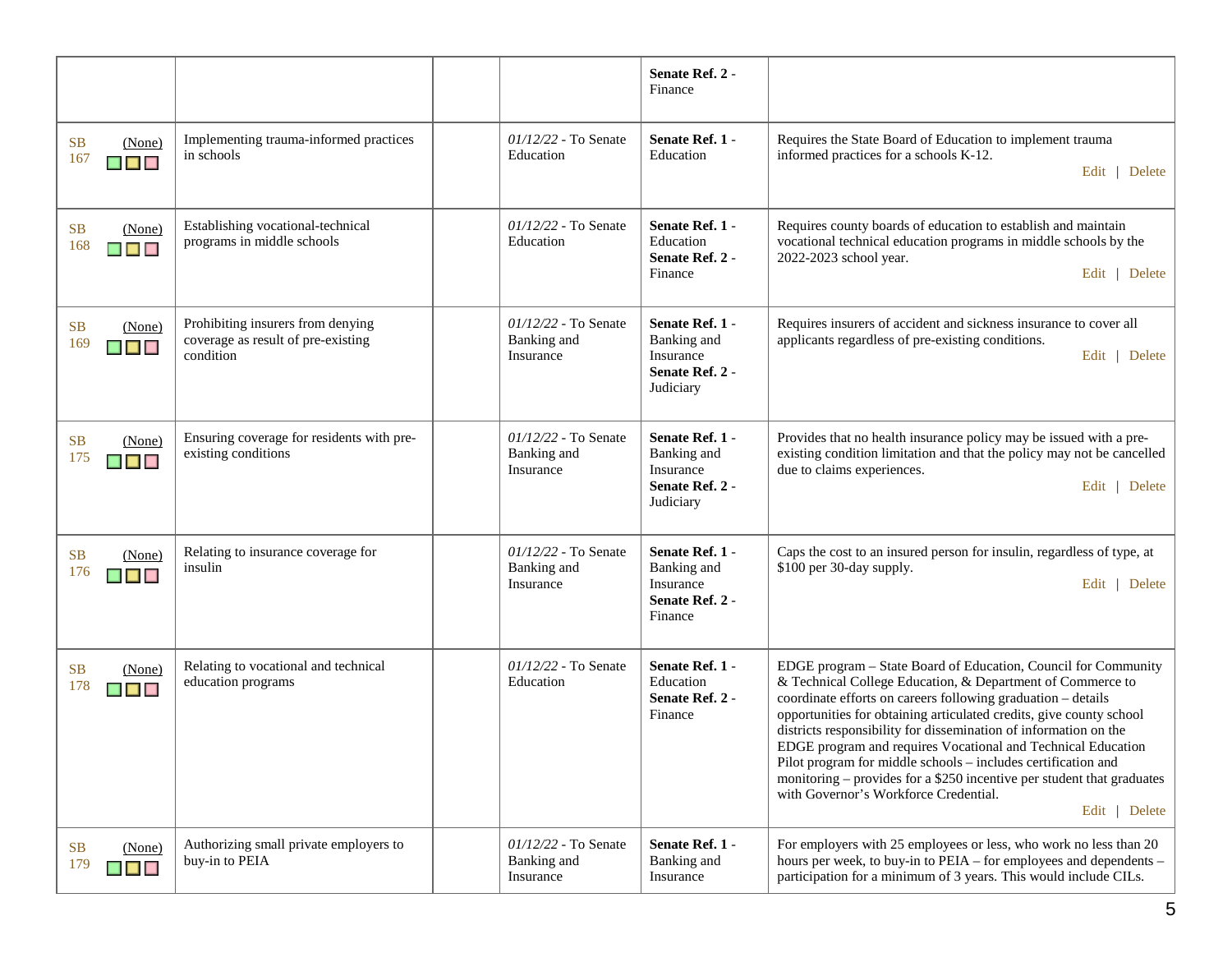|                                                                            |                                                                                                                          |                                                              | Senate Ref. 2 -<br>Finance                                                            | Edit   Delete                                                                                                                                                                                                                                                                                                                                                                                                                                                                                                                           |
|----------------------------------------------------------------------------|--------------------------------------------------------------------------------------------------------------------------|--------------------------------------------------------------|---------------------------------------------------------------------------------------|-----------------------------------------------------------------------------------------------------------------------------------------------------------------------------------------------------------------------------------------------------------------------------------------------------------------------------------------------------------------------------------------------------------------------------------------------------------------------------------------------------------------------------------------|
| <b>SB</b><br>(None)<br>180<br>n a n                                        | Removing requirement that determination<br>of medical stability be found prior to<br>admission to mental health facility | $01/12/22$ - To Senate<br>Health and Human<br>Resources      | Senate Ref. 1 -<br><b>Health and Human</b><br>Resources                               | Provides that a physical examination may be provided to an<br>individual after admission to a mental health facility but not required<br>prior to admission.<br>Edit   Delete                                                                                                                                                                                                                                                                                                                                                           |
| <b>SB</b><br>(None)<br>181<br>▉▊▊                                          | Creating Core Behavioral Health Crisis<br>Services System                                                                | 02/02/22 - To Senate<br>Finance                              | Senate Ref. 1 -<br>Health and Human<br>Resources<br>Senate Ref. 2 -<br>Finance        | Provides for designation of crisis hotline center or centers to operate<br>24 hours a day, 7 days a week, that have an active agreement with<br>the National Suicide Prevention Lifeline - establishes a statewide<br>fund and a statewide fee for subscribers of commercial mobile<br>and/or IP enabled voice services - requires data collection and other<br>services including follow-up services - includes rulemaking and<br>annual report. Committee Substitute reported by Health & Human<br>Resources 1-12-22<br>Edit   Delete |
| <b>SB</b><br>(None)<br>182<br>$\blacksquare$ $\blacksquare$ $\blacksquare$ | Prohibiting teaching of divisive acts and<br>critical race theory in public schools                                      | 01/12/22 - To Senate<br>Education                            | Senate Ref. 1 -<br>Education<br>Senate Ref. 2 -<br>Judiciary                          | Prohibiting education on "divisive acts" and "critical race theory" in<br>WV public and charter schools.<br>Edit   Delete                                                                                                                                                                                                                                                                                                                                                                                                               |
| <b>SB</b><br>(None)<br>188<br>$\blacksquare$                               | Creating WV Children's Vision Act                                                                                        | 01/12/22 - To Senate<br>Education                            | Senate Ref. 1 -<br>Education<br>Senate Ref. 2 -<br>Finance                            | Requires proof of a vision examination before enrollment in public<br>or private preschool, school, or head start program.<br>Edit   Delete                                                                                                                                                                                                                                                                                                                                                                                             |
| <b>SB</b><br>(None)<br>193<br>▉▉▉                                          | Prohibiting charging fee for parking in<br>accessible parking space bearing<br>international symbol of access            | 01/12/22 - To Senate<br>Transportation and<br>Infrastructure | Senate Ref. 1 -<br>Transportation and<br>Infrastructure<br>Senate Ref. 2 -<br>Finance | Prohibits public entities from installing parking meter in designated<br>accessible parking space including state, county, and municipal<br>buildings and facilities, places of public accommodation, and<br>commercial facilities.<br>Edit   Delete                                                                                                                                                                                                                                                                                    |
| <b>SB</b><br>(None)<br>195<br>$\blacksquare$ $\blacksquare$                | Expanding early childhood education<br>programs to three-year-old children                                               | 01/12/22 - To Senate<br>Education                            | Senate Ref. 1 -<br>Education<br>Senate Ref. 2 -<br>Finance                            | Allows, at the discretion of each county board of education, early<br>childhood education programs to establish program for three-year-<br>olds beginning school year 2022-2023.<br>Edit   Delete                                                                                                                                                                                                                                                                                                                                       |
| <b>SB</b><br>(None)<br>197<br>$\blacksquare$ $\blacksquare$                | Drug testing of legislators                                                                                              | 01/12/22 - To Senate<br>Judiciary                            | Senate Ref. 1 -<br>Judiciary                                                          | Requires drug test of all legislators by December 31st annually,<br>testing for all illegal drugs and legal drugs without prescription.<br>Legislators who are not tested or who do not pass the test may not<br>receive any pay or expense reimbursement.<br>Edit   Delete                                                                                                                                                                                                                                                             |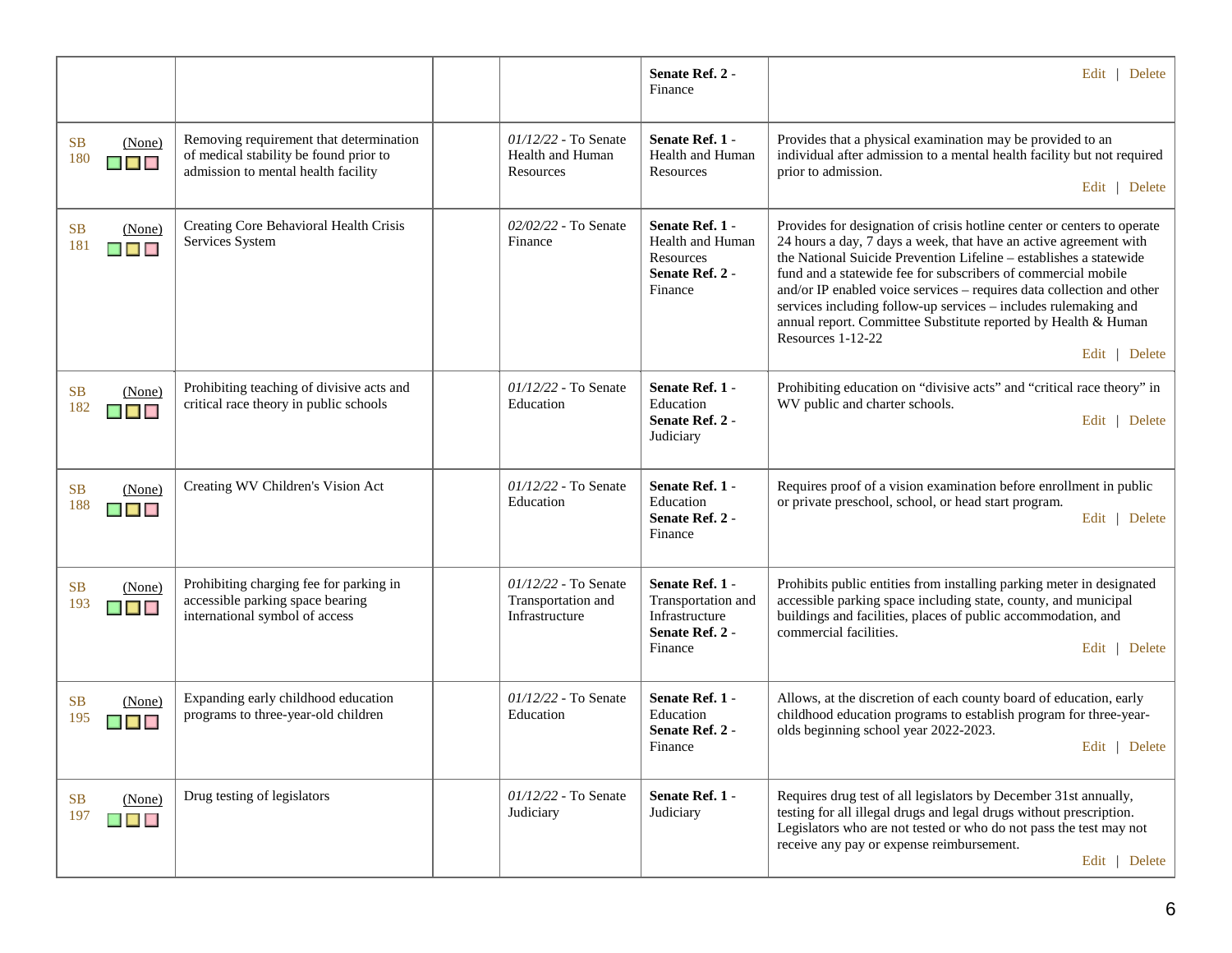| <b>SB</b><br>(None)<br>200<br>$\blacksquare$ $\blacksquare$   | Relating generally to modernization of<br>procedures for voting in public elections  | $01/12/22$ - To Senate<br>Judiciary                                                        | Senate Ref. 1 -<br>Judiciary<br>Senate Ref. 2 -<br>Finance                       | Changes "handicapped" to "disabled - removes requirement that<br>signature written by the person in the poll book correspond with<br>registration record – requires voters to be encouraged to maintain<br>and update registration and to be informed of any changes that affect<br>voter access and security at least annually - prohibits voter's<br>registration records be deleted solely for failure to vote - allows<br>absentee voting for all voters - allows for designated drop off<br>locations for absentee ballots - requires application for absentee<br>ballot to be sent to all voters no later than 60 days prior to general<br>elections - and requires accessible voting locations.<br>Edit   Delete |
|---------------------------------------------------------------|--------------------------------------------------------------------------------------|--------------------------------------------------------------------------------------------|----------------------------------------------------------------------------------|-------------------------------------------------------------------------------------------------------------------------------------------------------------------------------------------------------------------------------------------------------------------------------------------------------------------------------------------------------------------------------------------------------------------------------------------------------------------------------------------------------------------------------------------------------------------------------------------------------------------------------------------------------------------------------------------------------------------------|
| <b>SB</b><br>(None)<br>207<br><b>THE RE</b>                   | Providing earned income tax credit against<br>personal income tax                    | $01/12/22$ - To Senate<br>Finance                                                          | Senate Ref. 1 -<br>Finance                                                       | WV earned income tax credit (EITC), based on the federal EITC, to<br>eliminate personal income tax on low income families – eligible for<br>WV EITC if eligible for federal EITC - the tax credit will be 25% of<br>the federal amount.<br>Edit   Delete                                                                                                                                                                                                                                                                                                                                                                                                                                                                |
| <b>SB</b><br>(None)<br>210<br><b>THE REAL</b>                 | Relating to measures Governor may make<br>during state of emergency                  | $01/12/22$ - To Senate<br>Government<br>Organization                                       | Senate Ref. 1 -<br>Government<br>Organization<br>Senate Ref. 2 -<br>Judiciary    | State of emergency may not last more than 30 days unless the<br>Governor convenes a special session and a majority of the<br>Legislature approves - may not restrict operation of private business<br>or their employees, religious entities, movement of citizens, social<br>gatherings, or violate the U.S. Constitution, and ends the mask<br>mandate initiated by the Governor in 2020.<br>Edit   Delete                                                                                                                                                                                                                                                                                                            |
| <b>SB</b><br>(None)<br>214                                    | Updating telepsychology compact                                                      | $01/24/22$ - To Senate<br>Rereferred to Health<br>and Human<br>Resources on 2nd<br>reading | Senate Ref. 1 -<br>Health and Human<br>Resources                                 | Requires telepsychology provider hold a graduate degree in<br>psychology.<br>Edit   Delete                                                                                                                                                                                                                                                                                                                                                                                                                                                                                                                                                                                                                              |
| <b>SB</b><br>(None)<br>217                                    | Allowing private schools option of<br>making vaccinations required for<br>enrollment | 01/12/22 - To Senate<br>Health and Human<br>Resources                                      | Senate Ref. 1 -<br>Health and Human<br>Resources<br>Senate Ref. 2 -<br>Education | Provides that private, parochial, church schools, or schools of a<br>religious order may require students to be immunized as required by<br>public schools and requires the school maintain annual attendance<br>records of students.<br>Edit   Delete                                                                                                                                                                                                                                                                                                                                                                                                                                                                  |
| <b>SB</b><br>(None)<br>236<br><b>The Contract of Security</b> | Requiring all eligible voters to vote in<br>general election                         | $01/12/22$ - To Senate<br>Judiciary                                                        | Senate Ref. 1 -<br>Judiciary                                                     | Directs Secretary of State to develop and implement a program by 1-<br>1-2023 to encourage and require all eligible voters to vote – and by<br>1-1-2023 to have notified every eligible voter of their civic duty to<br>vote and that they will be charged up to \$50 or 8 hours of<br>community service if they fail to vote in any general election without<br>an approved exception.<br>Edit   Delete                                                                                                                                                                                                                                                                                                                |
| (None)<br>SB.<br>237<br>$\blacksquare$                        | Creating litigation practice license for<br>social workers                           | $01/12/22$ - To Senate<br>Health and Human<br>Resources                                    | Senate Ref. 1 -<br>Health and Human<br>Resources                                 | To allow social workers to practice independently (from an attorney)<br>in the courts in juvenile, child abuse, and negligence hearings – and<br>creating a "litigation practice license" for social workers.                                                                                                                                                                                                                                                                                                                                                                                                                                                                                                           |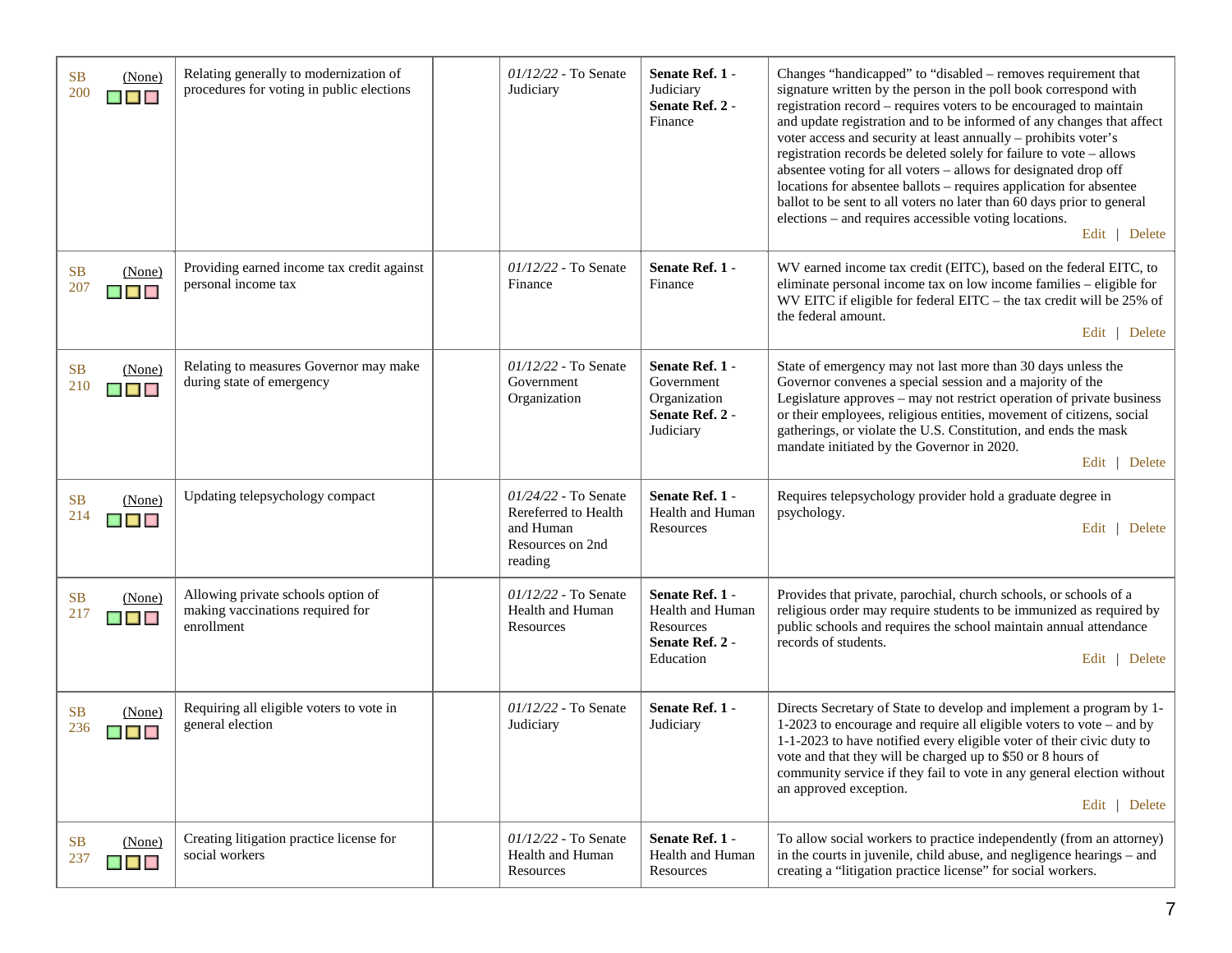|                                              |                                                                                                                          |                     |                                                                | Senate Ref. 2 -<br>Judiciary                                                                                | Edit   Delete                                                                                                                                                                                                                                                                                                                                                                                                                                  |
|----------------------------------------------|--------------------------------------------------------------------------------------------------------------------------|---------------------|----------------------------------------------------------------|-------------------------------------------------------------------------------------------------------------|------------------------------------------------------------------------------------------------------------------------------------------------------------------------------------------------------------------------------------------------------------------------------------------------------------------------------------------------------------------------------------------------------------------------------------------------|
| SB<br>(None)<br>238<br>$\blacksquare$        | Requiring health insurance coverage for<br>persons with diabetes                                                         |                     | $01/12/22$ - To Senate<br>Banking and<br>Insurance             | Senate Ref. 1 -<br>Banking and<br>Insurance<br>Senate Ref. 2 -<br>Finance                                   | Requiring insurance coverage for non-insulin drugs for people with<br>diabetes and capping the cost to the individual at \$25 per 30 day<br>supply and capping the cost to the individual for equipment and<br>supplies at \$100 per 30 day supply.<br>Edit   Delete                                                                                                                                                                           |
| SB<br>(None)<br>240<br>$\blacksquare$        | Permitting all registered voters to vote by<br>absentee ballot                                                           |                     | $01/12/22$ - To Senate<br>Judiciary                            | Senate Ref. 1 -<br>Judiciary<br>Senate Ref. 2 -<br>Finance                                                  | Allowing all registered voters to vote by absentee ballot.<br>Edit   Delete                                                                                                                                                                                                                                                                                                                                                                    |
| SB<br>(None)<br>247<br>$\blacksquare$        | Relating to certified community<br>behavioral health clinics                                                             | <b>SI</b><br>HB4374 | 02/02/22 - To Senate<br>Finance                                | Senate Ref. 1 -<br>Health and Human<br>Resources<br>Senate Ref. 2 -<br>Finance                              | Requiring the Bureau of Medical Services to seek approval of and<br>implement a Medicaid State Plan amendment to establish<br>community behavioral health clinics with a state certification system.<br>Committee Substitute reported by Health & Human Resources 2-2-<br>22.<br>Edit   Delete                                                                                                                                                 |
| SB<br>(None)<br>249<br>$\blacksquare$        | Permitting special registration plates for<br>persons with certain medical conditions                                    |                     | $01/12/22$ - To Senate<br>Transportation and<br>Infrastructure | Senate Ref. 1 -<br>Transportation and<br>Infrastructure<br>Senate Ref. 2 -<br>Health and Human<br>Resources | Permitting special license plate for individuals with medical<br>conditions that may cause erratic behavior - medical certification<br>required.<br>Edit   Delete                                                                                                                                                                                                                                                                              |
| <b>SB</b><br>(None)<br>250<br>$\blacksquare$ | <b>Budget Bill</b>                                                                                                       |                     | $01/12/22$ - To Senate<br>Finance                              | Senate Ref. 1 -<br>Finance                                                                                  | Governor's version.<br>Edit   Delete                                                                                                                                                                                                                                                                                                                                                                                                           |
| SB<br>(None)<br>261<br>$\blacksquare$        | Requiring video cameras in certain special<br>education classrooms                                                       |                     | $02/01/22$ - To House<br>Education                             | House Ref. 1 -<br>Education<br>House Ref. 2 -<br>Finance<br>Senate Ref. 1 -<br>Education                    | Requires school principal or other designated school administrator to<br>be the custodian of the camera and to view the video - details who<br>may view and timeframes - requires video to be retained no less that<br>$3$ months – details who may obtain the video and how – any incident<br>discovered while viewing the video must be reported within 24 hours<br>of viewing. Committee Substitute Passed Senate 1-31-22.<br>Edit   Delete |
| SB<br>(None)<br>268<br>▉▉▉                   | Creating exemption from compulsory<br>school attendance for child who<br>participates in learning pod or micro<br>school |                     | $01/14/22$ - To Senate<br>Education                            | Senate Ref. 1 -<br>Education                                                                                | Allowing for learning pods and microschools - defining "learning<br>pod" as a voluntary association of parents choosing to have their<br>children together for elementary or secondary academic studies -<br>defining "microschool" as a school initiated by one or more teachers<br>or an entity to operate a microschhool that charges tuition - both as                                                                                     |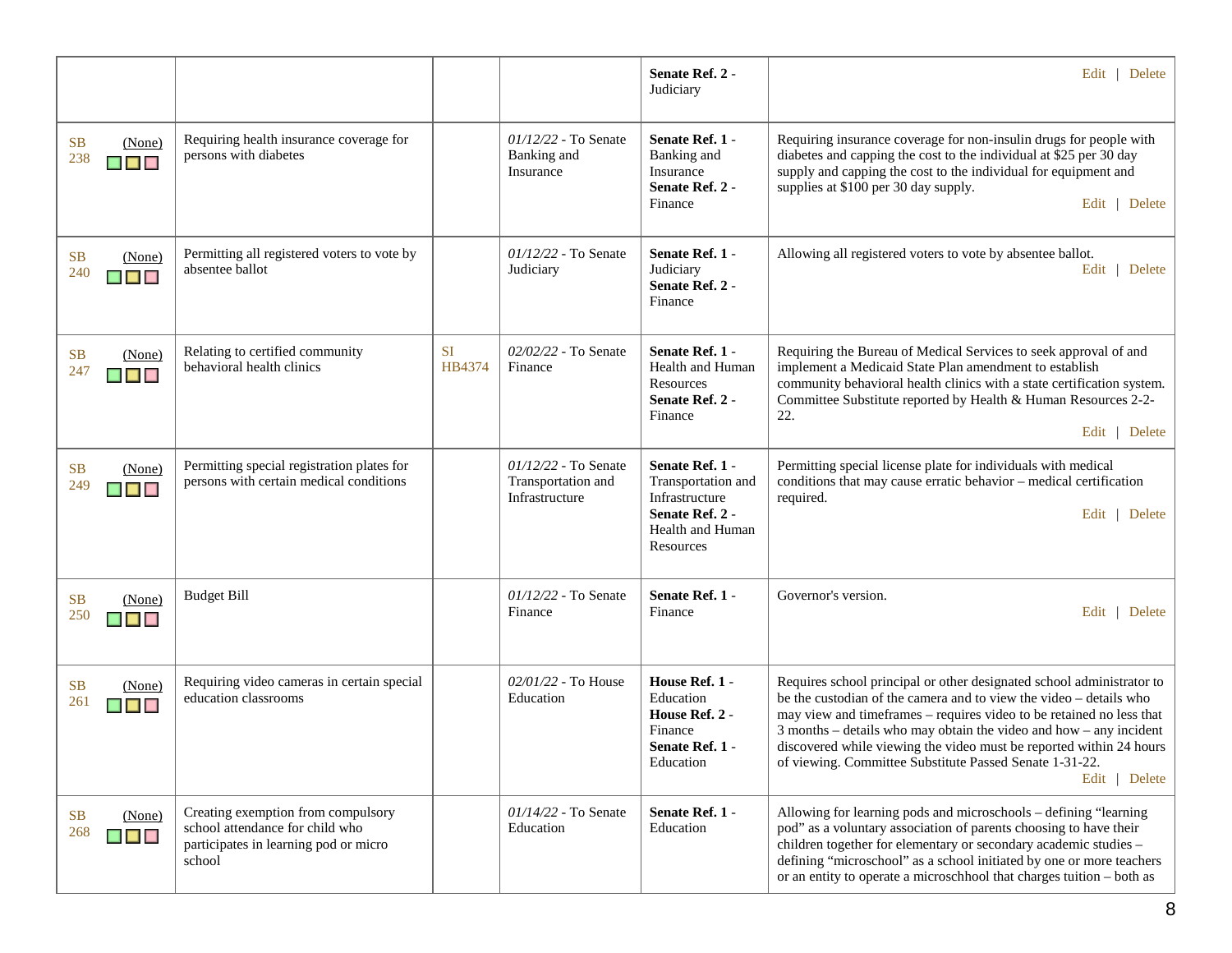|                                                                            |                                                                                                                   |                                                                            |                                                                                                                                    | alternatives to enrolling in public, private, home school, or learning<br>pod – neither would be subject to any other law relating to<br>education<br>Edit   Delete                                                                                                                                                                                                                                                                                                                                                                                                                                                                                                    |
|----------------------------------------------------------------------------|-------------------------------------------------------------------------------------------------------------------|----------------------------------------------------------------------------|------------------------------------------------------------------------------------------------------------------------------------|------------------------------------------------------------------------------------------------------------------------------------------------------------------------------------------------------------------------------------------------------------------------------------------------------------------------------------------------------------------------------------------------------------------------------------------------------------------------------------------------------------------------------------------------------------------------------------------------------------------------------------------------------------------------|
| <b>SB</b><br>(None)<br>269<br>$\blacksquare$                               | Youth Mental Health Protection Act                                                                                | 01/14/22 - To Senate<br>Health and Human<br>Resources                      | Senate Ref. 1 -<br>Health and Human<br>Resources<br>Senate Ref. 2 -<br>Judiciary                                                   | To protect lesbian, gay, bisexual, and transgender youth from<br>conversion therapy, provides that conversion therapy or referral for<br>such therapy my a mental health provider constitutes unprofessional<br>behavior subject to disciplinary action.<br>Edit   Delete                                                                                                                                                                                                                                                                                                                                                                                              |
| <b>SB</b><br>(None)<br>272<br>$\blacksquare$ $\blacksquare$ $\blacksquare$ | Relating to certain medical criteria as<br>condition of employment                                                | 01/14/22 - To Senate<br>Workforce                                          | Senate Ref. 1 -<br>Workforce<br>Senate Ref. 2 -<br>Judiciary                                                                       | Provides that no person shall be required to provide any medical<br>information or health information as a condition of gaining<br>employment.<br>Edit   Delete                                                                                                                                                                                                                                                                                                                                                                                                                                                                                                        |
| <b>SB</b><br>(None)<br>419<br>$\blacksquare$                               | Establishing pilot project to evaluate<br>impact of certain post-substance use<br>disorder residential treatments | 02/08/22 - To Senate<br>On 1st reading<br>1st Reading                      | Senate Ref. 1 -<br>Health and Human<br>Resources                                                                                   | Requires DHHR to begin a 3 year pilot program to evaluate the<br>impact of post-discharge planning and wrap-around services on the<br>outcomes of substance abuse disorder. Committee Substitute<br>reported by Health & Human Resources 2-7-22<br>Edit   Delete                                                                                                                                                                                                                                                                                                                                                                                                       |
| <b>SB</b><br>(None)<br>423<br><b>MARINA</b>                                | Establishing limited exemption to photo<br>ID requirements                                                        | 01/26/22 - To Senate<br>Judiciary                                          | Senate Ref. 1 -<br>Transportation and<br>Infrastructure<br>Senate Ref. 2 -<br>Judiciary                                            | Allows for state ID card and driver's license to be issued without a<br>photo for a person with a valid religious objection. Committee<br>Substitute reported by Transportation & Infrastructure 1-26-22.<br>Edit   Delete                                                                                                                                                                                                                                                                                                                                                                                                                                             |
| <b>SB</b><br>(None)<br>428<br><b>NET KA</b>                                | Relating generally to minimum wage                                                                                | 01/19/22 - To Senate<br>Workforce                                          | Senate Ref. 1 -<br>Workforce<br>Senate Ref. 2 -<br>Finance                                                                         | Increases minimum wage after 12-31-2022 to \$10.50 per hour -<br>provides annually on the 30th day of September beginning in 2024<br>minimum wage shall be increased by the rate of inflation, effective<br>after December 31st each year – removes the provision excluding<br>employers with 80% of employees subject to a federal act relating to<br>maximum hours and overtime compensation.<br>Edit   Delete                                                                                                                                                                                                                                                       |
| <b>SB</b><br>(None)<br>431                                                 | Relating generally to Uniform Controlled<br>Substances Act                                                        | $01/31/22$ - To House<br>Prevention and<br>Treatment of<br>Substance Abuse | House Ref. 1 -<br>Prevention and<br>Treatment of<br>Substance Abuse<br>House Ref. 2 -<br>Judiciary<br>Senate Ref. 1 -<br>Judiciary | Clarifies "engaged in the illegal use of a controlled substance with<br>another person" means being in the physical presence of a person<br>engaged in illegal drug use and participating with him or her in<br>illegal drug use, or knowingly facilitating illegal drug abuse by the<br>other person so engaged - provides that if you knowingly fail to seek<br>medical assistance for the other person when the individual suffers<br>an overdose or a significant adverse physical reaction the person dies<br>you are guilty of a felony and will be imprisoned in a state<br>correctional facility. Committee Substitute Passed Senate 1-28-22.<br>Edit   Delete |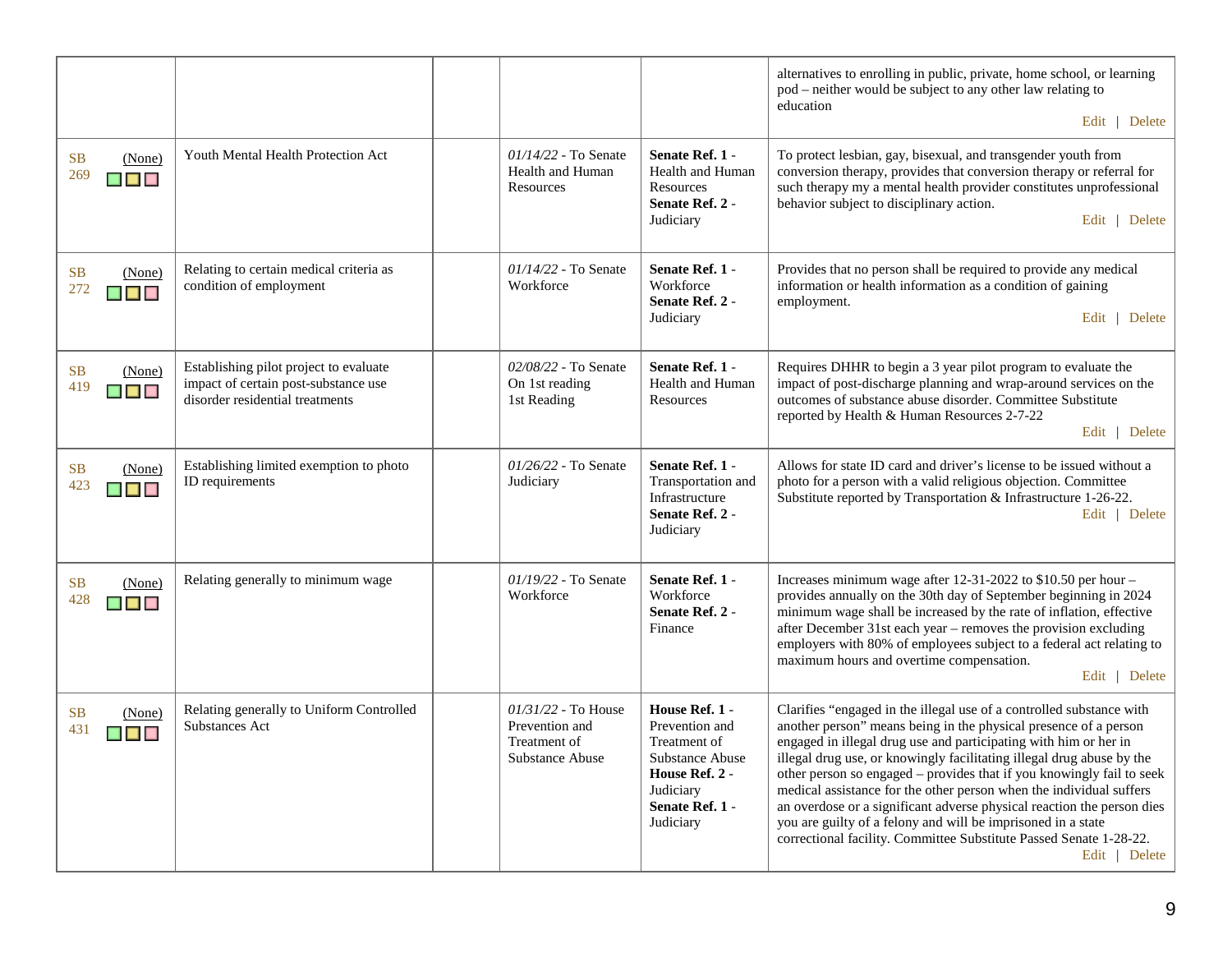| <b>SB</b><br>449 | (None)<br>$\blacksquare$                               | Relating to Nonviolent Offense Parole<br>Program                                   | <b>SI</b><br>HB4506 | 02/07/22 - To House<br>Completed legislative<br>action  | House Ref. 1 -<br>Judiciary<br>Senate Ref. 1 -<br>Judiciary                      | Provides authority for the development of a nonviolent offense<br>parole program and establishes who would be eligible for the<br>program. Committee Substitute Passed Senate 1-28-22. Passed<br>House 2-7-22.<br>Edit   Delete                                                                                                                     |
|------------------|--------------------------------------------------------|------------------------------------------------------------------------------------|---------------------|---------------------------------------------------------|----------------------------------------------------------------------------------|-----------------------------------------------------------------------------------------------------------------------------------------------------------------------------------------------------------------------------------------------------------------------------------------------------------------------------------------------------|
| <b>SB</b><br>456 | (None)<br>▉▉▉                                          | Requiring county boards of education to<br>develop seizure action plans            |                     | 01/20/22 - To Senate<br>Health and Human<br>Resources   | Senate Ref. 1 -<br>Health and Human<br>Resources<br>Senate Ref. 2 -<br>Education | Requires county boards of education to develop a policy about the<br>procedure for implementing "seizure action plans" which are<br>individualized and prepared by the student's doctor.<br>Edit   Delete                                                                                                                                           |
| <b>SB</b><br>468 | (None)<br>$\blacksquare$ $\blacksquare$ $\blacksquare$ | Creating Unborn Child with Down<br>Syndrome Protection and Education Act           | <b>SI</b><br>HB4337 | $01/24/22$ - To Senate<br>Health and Human<br>Resources | Senate Ref. 1 -<br>Health and Human<br>Resources<br>Senate Ref. 2 -<br>Finance   | Provides that abortion may not be performed for Down syndrome<br>and other disabilities except in the case of a medical emergency -<br>requires informational publications and dissemination of information<br>- requires reporting and establishes criminal penalties, professional<br>sanctions, and criminal penalties.<br>Edit   Delete         |
| <b>SB</b><br>470 | (None)<br>$\blacksquare$ $\blacksquare$                | Relating generally to health care<br>decisions                                     |                     | 01/28/22 - To Senate<br>Judiciary                       | Senate Ref. 1 -<br>Health and Human<br>Resources<br>Senate Ref. 2 -<br>Judiciary | Similar to HB 4035 - Living Will bill. Committee Substitute reported<br>by Health & Human Resources 1-28-22.<br>Edit   Delete                                                                                                                                                                                                                       |
| <b>SB</b><br>471 | (None)<br>$\blacksquare$ $\blacksquare$                | Relating generally to public health                                                | <b>SI</b><br>HB4303 | $01/24/22$ - To Senate<br>Health and Human<br>Resources | Senate Ref. 1 -<br>Health and Human<br>Resources                                 | Similar to HB 4113 & HB 4303 - HB 4113 Passed House 1-25-22.<br>Edit   Delete                                                                                                                                                                                                                                                                       |
| <b>SB</b><br>483 | (None)<br><b>MARINA</b>                                | Creating Wholesale Prescription Drug<br><b>Importation Program</b>                 |                     | 01/25/22 - To Senate<br>Health and Human<br>Resources   | Senate Ref. 1 -<br>Health and Human<br>Resources<br>Senate Ref. 2 -<br>Finance   | Directs the Secretary of DHHR to create a wholesale prescription<br>drug program to import prescription drugs meeting the FDA<br>standards and expected to generate substantial savings for West<br>Virginia consumers. Includes rulemaking and audit provisions.<br>Edit   Delete                                                                  |
| <b>SB</b><br>488 | (None)<br>$\blacksquare$                               | Eliminating restrictions on voting rights<br>for formerly incarcerated individuals | <b>SI</b><br>HB4543 | 01/26/22 - To Senate<br>Judiciary                       | Senate Ref. 1 -<br>Judiciary                                                     | Provides that upon release from incarceration for that felony<br>conviction either through pardon, parole, probation, or completion of<br>sentence without further action required of him or her, shall be<br>invested with all political rights, including the right to vote.<br>Edit   Delete                                                     |
| <b>SB</b><br>491 | (None)<br>▉▉▉                                          | Establishing Family and Medical Leave<br><b>Insurance Benefits Act</b>             | <b>SI</b><br>HB4434 | 01/26/22 - To Senate<br>Banking and<br>Insurance        | Senate Ref. 1 -<br>Banking and<br>Insurance<br>Senate Ref. 2 -                   | Establishes the Family and Medical Leave Insurance Benefits Act -<br>to establish a state sponsored medical and family leave insurance<br>program for all persons employed or self-employed in the state;<br>providing eligibility and coverage conditions; providing up to 12<br>weeks of eligible coverage annually; requiring employers to allow |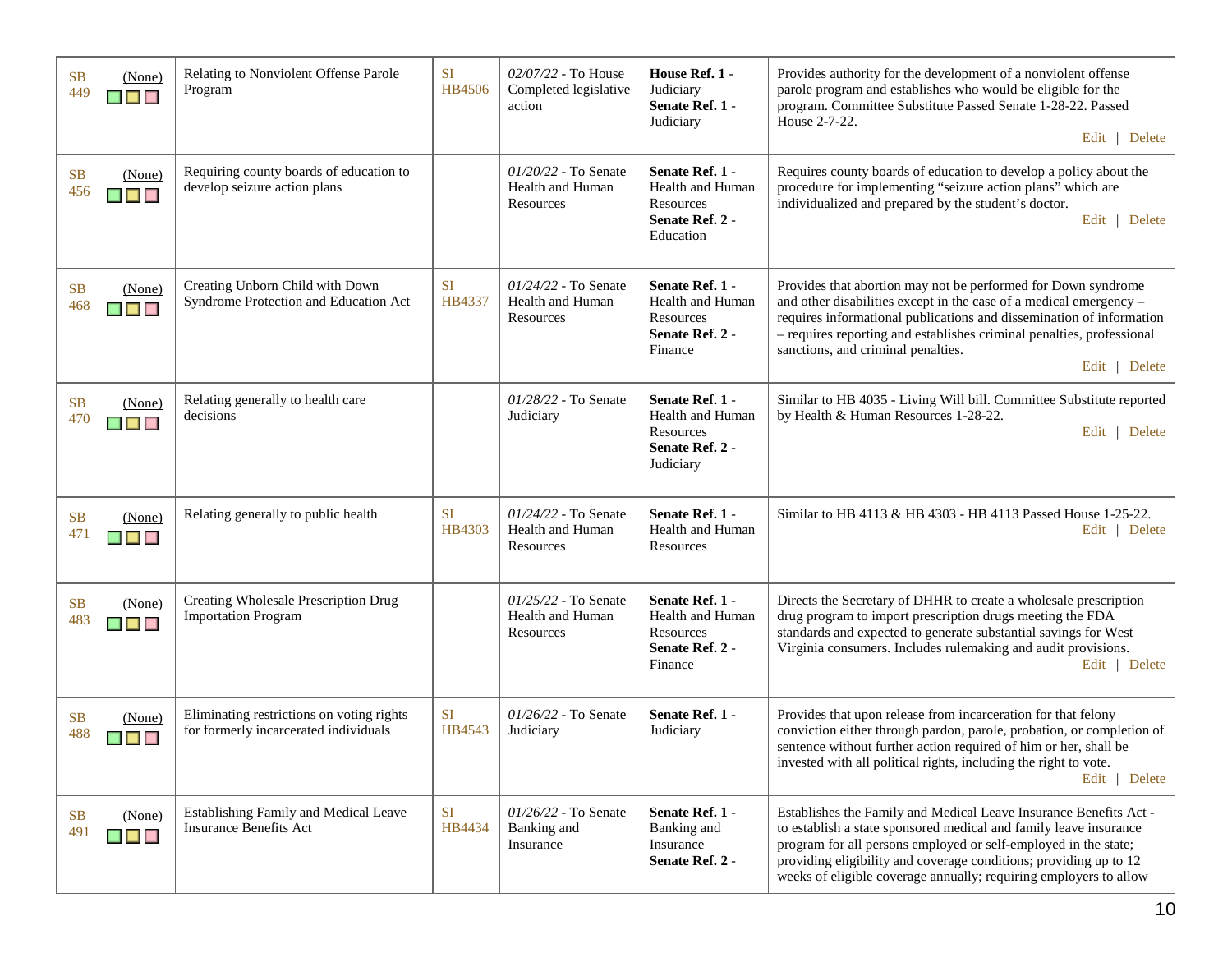|                                                                            |                                                                                                                |                            |                                                         | Finance                                                                                         | family leave to insured employees; providing for a special revenue<br>account; directing the Insurance Commissioner to administer the<br>program; and a public education campaign to inform workers and 2<br>employers regarding the availability of family and medical leave<br>insurance benefits.<br>Edit   Delete                                                                                                                                                                                                                                                                                                                              |
|----------------------------------------------------------------------------|----------------------------------------------------------------------------------------------------------------|----------------------------|---------------------------------------------------------|-------------------------------------------------------------------------------------------------|----------------------------------------------------------------------------------------------------------------------------------------------------------------------------------------------------------------------------------------------------------------------------------------------------------------------------------------------------------------------------------------------------------------------------------------------------------------------------------------------------------------------------------------------------------------------------------------------------------------------------------------------------|
| <b>SB</b><br>(None)<br>498<br>$\blacksquare$ $\blacksquare$ $\blacksquare$ | Creating Anti-Racism Act of 2022                                                                               |                            | 01/28/22 - To Senate<br>Education                       | Senate Ref. 1 -<br>Education                                                                    | To prohibit a school district, a public charter school, the West<br>Virginia Board of Education, the West Virginia Department of<br>Education, a state institution of higher education or any employee of<br>the aforementioned entities from providing instruction in, requiring<br>instruction in, making part of a course, or requiring a statement or<br>affirmation by an employee from teaching that one race, ethnic<br>group, or biological sex is inherently superior, inferior, oppressive,<br>or discriminatory - (such as "critical race theory", "institutional<br>racism", "systemic racism", and "implicit bias").<br>Edit   Delete |
| <b>SB</b><br>(None)<br>511<br>$\blacksquare$                               | Prohibiting insurers deny prescription<br>drugs for addiction treatment in certain<br>circumstances            |                            | $01/31/22$ - To Senate<br>Banking and<br>Insurance      | Senate Ref. 1 -<br>Banking and<br>Insurance<br>Senate Ref. 2 -<br>Health and Human<br>Resources | Prohibits insurers from denying prescription drugs for the mitigation<br>of opioid withdrawal symptoms.<br>Edit   Delete                                                                                                                                                                                                                                                                                                                                                                                                                                                                                                                           |
| <b>SB</b><br>(None)<br>518<br>$\blacksquare$                               | Allowing nurses licensed in another state<br>to practice in WV                                                 | <b>SI</b><br>HB4495        | $02/01/22$ - To Senate<br>Health and Human<br>Resources | Senate Ref. 1 -<br>Health and Human<br>Resources                                                | Allows RN and APRN nurses licensed in other states to practice in<br>WV. Requires them to register with the WV Board of Examiners for<br>Registered Professional Nurses provided they have an unencumbered<br>license with no outstanding or pending complaints, investigations,<br>consent orders, board orders, disciplinary proceedings, etc.)<br>Edit   Delete                                                                                                                                                                                                                                                                                 |
| <b>SB</b><br>(None)<br>522<br>$\blacksquare$                               | Combining offices of WV State<br>Americans with Disabilities Act and WV<br><b>Equal Employment Opportunity</b> | <b>SI</b><br><b>HB4500</b> | $02/01/22$ - To Senate<br>Government<br>Organization    | Senate Ref. 1 -<br>Government<br>Organization<br>Senate Ref. 2 -<br>Finance                     | Combines the WV ADA Coordinator and the State Equal<br>Opportunity Coordinator positions - requires in depth working<br>knowledge of the ADA, Civil Rights Act of 1964 and of 1991, Equal<br>Pay Act of 1963, Age Discrimination Act of 1977, Sections 501 and<br>505 of the Rehab Act of 1973 (but not Section 504 which is a<br>concern), and the Nondiscrimination Act of 2008.<br>Edit   Delete                                                                                                                                                                                                                                                |
| <b>SB</b><br>(None)<br>528<br><b>FILE</b>                                  | Supplementing and amending<br>appropriations to DHHR, Consolidated<br><b>Medical Services Fund</b>             | <b>SI</b><br>HB4529        | 02/01/22 - To Senate<br>Finance                         | Senate Ref. 1 -<br>Finance                                                                      | New line item appropriation - "Institutional Facilities and<br>Operations – Surplus" funded at \$15,625.000.<br>Edit   Delete                                                                                                                                                                                                                                                                                                                                                                                                                                                                                                                      |
| <b>SB</b><br>(None)<br>531<br>$\blacksquare$ $\blacksquare$                | Increasing annual salaries of certain state<br>employees                                                       | <b>SI</b><br>HB4533        | 02/01/22 - To Senate<br>Finance                         | Senate Ref. 1 -<br>Finance                                                                      | Provides salary increases for State Police, public school teachers and<br>school personnel.<br>Edit   Delete                                                                                                                                                                                                                                                                                                                                                                                                                                                                                                                                       |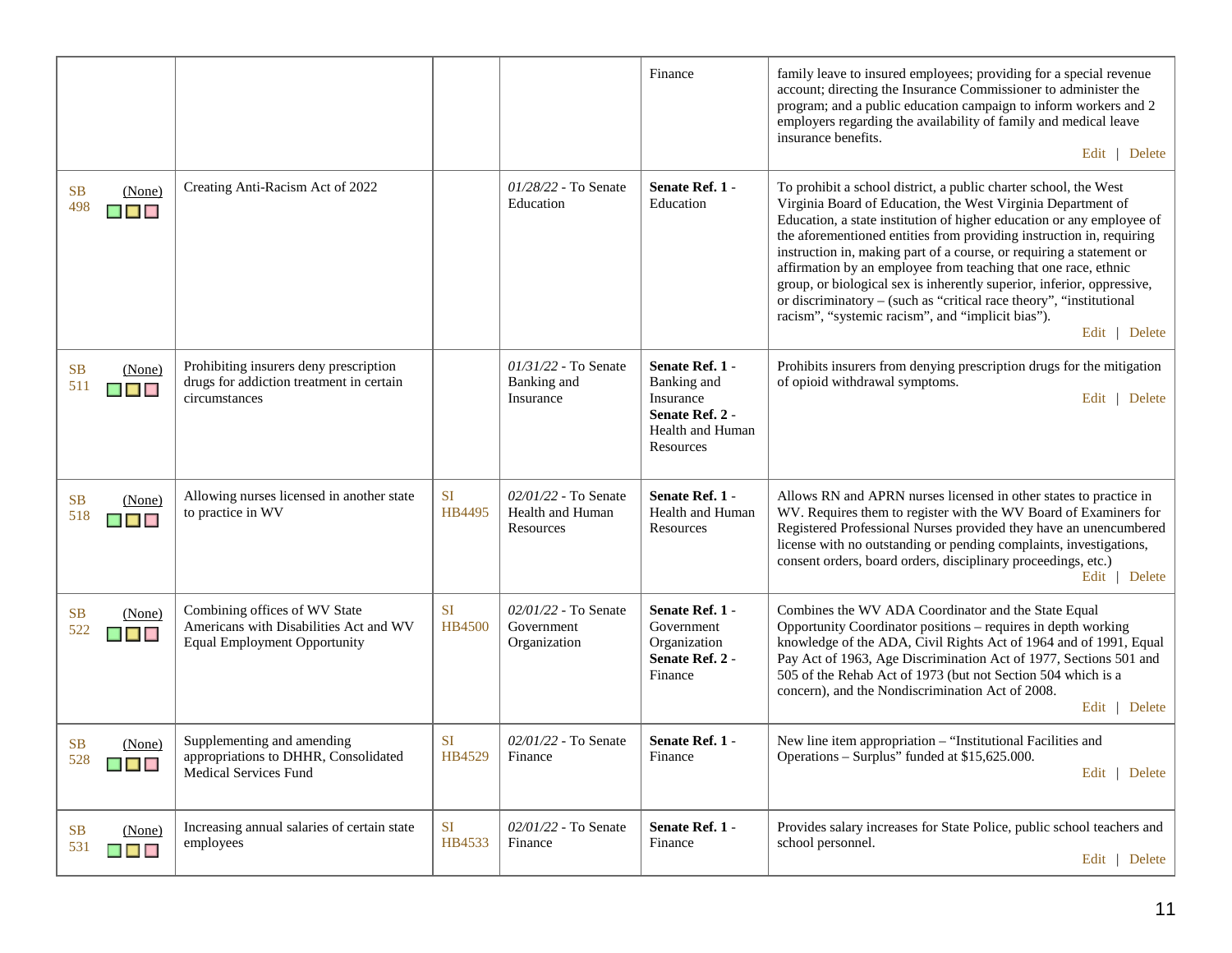| <b>SB</b><br>(None)<br>535<br>$\blacksquare$ $\blacksquare$                | Providing for revocation of school<br>personnel certification or licensure in<br>certain circumstances | <b>SI</b><br>HB4503 | 02/01/22 - To Senate<br>Judiciary                         | Senate Ref. 1 -<br>Judiciary                                                                       | Provides for automatic revocation of certificate or license for a<br>teacher who is convicted or pleads guilty of any criminal offense or<br>against whom there is a finding of abuse by DHHR.<br>Edit   Delete                                                                                                                                                                                                                                                                                                                                                                                           |
|----------------------------------------------------------------------------|--------------------------------------------------------------------------------------------------------|---------------------|-----------------------------------------------------------|----------------------------------------------------------------------------------------------------|-----------------------------------------------------------------------------------------------------------------------------------------------------------------------------------------------------------------------------------------------------------------------------------------------------------------------------------------------------------------------------------------------------------------------------------------------------------------------------------------------------------------------------------------------------------------------------------------------------------|
| <b>SB</b><br>(None)<br>553<br>$\blacksquare$ $\blacksquare$                | Relating to powers of WV Health Care<br>Authority                                                      |                     | $02/01/22$ - To Senate<br>Government<br>Organization      | Senate Ref. 1 -<br>Government<br>Organization<br>Senate Ref. 2 -<br>Finance                        | Removes the power of the WV Health Care Authority.<br>Edit   Delete                                                                                                                                                                                                                                                                                                                                                                                                                                                                                                                                       |
| SB<br>(None)<br>559<br>$\blacksquare$ $\blacksquare$ $\blacksquare$        | Creating Oral Health and Cancer Rights<br>Act                                                          |                     | 02/02/22 - To Senate<br>Health and Human<br>Resources     | Senate Ref. 1 -<br>Health and Human<br>Resources                                                   | Oral Health and Cancer Rights Act - requires health insurance<br>provide coverage for cancer related dental and oral health procedures<br>that are necessary as a result of cancer care/treatment.<br>Edit   Delete                                                                                                                                                                                                                                                                                                                                                                                       |
| <b>SB</b><br>(None)<br>570<br>$\blacksquare$ $\blacksquare$ $\blacksquare$ | Establishing training for law-enforcement<br>in handling individuals with Alzheimer's<br>and dementias | <b>SI</b><br>HB4521 | 02/03/22 - To Senate<br>Government<br>Organization        | Senate Ref. 1 -<br>Government<br>Organization                                                      | Adds Alzheimer's and related dementias to required training for law<br>enforcement officers and correction officers - requires 2 hours of<br>training developed by Bureau of Senior Services and WV<br>Alzheimer's Association.<br>Edit   Delete                                                                                                                                                                                                                                                                                                                                                          |
| <b>SB</b><br>(None)<br>576<br>$\blacksquare$                               | Relating to unemployment insurance and<br>COVID-19 vaccination requirement                             |                     | 02/08/22 - To Senate<br>On 1st reading<br>1st Reading     | Senate Ref. 1 -<br>Judiciary                                                                       | Authorizes unemployment benefits for individuals who have left<br>their job because of employer requiring COVID-19 vaccination<br>without allowing medical or religious exemption. Reported out of<br>Judiciary without recommendation 2-7-22.<br>Edit   Delete                                                                                                                                                                                                                                                                                                                                           |
| <b>SB</b><br>(None)<br>578<br>$\blacksquare$ $\blacksquare$ $\blacksquare$ | Relating to employers' liability for<br>mandated COVID-19 vaccine                                      |                     | 02/03/22 - To Senate<br>Judiciary                         | Senate Ref. 1 -<br>Judiciary<br>Senate Ref. 2 -<br>Finance                                         | Makes employer liable for injury or death of an employee who<br>becomes ill or dies as a result of a mandatory COVID-19<br>vaccination.<br>Edit   Delete                                                                                                                                                                                                                                                                                                                                                                                                                                                  |
| (None)<br>HB<br>2038 $\Box$                                                | Revising requirements relating to the<br>issuance and renewal of handicap vehicle<br>placards          |                     | $01/12/22$ - To House<br>Technology and<br>Infrastructure | House Ref. 1 -<br>Technology and<br>Infrastructure<br>House Ref. 2 -<br>Government<br>Organization | Modifies requirements associated for permanent handicap vehicle<br>placards. It: (1) Requires renewal stickers have color backgrounds<br>correlated to and identifying the year of expiration, that placards<br>expire in 5 years; (2) requires issuing healthcare providers to specify<br>a specific time period for issuing temporary cards, (3) allows<br>temporary placards to be renewed with verification of disability by<br>the healthcare provider; and (4) requires applicants to have a second<br>vehicle registered in their name before receiving an additional<br>placard.<br>Edit   Delete |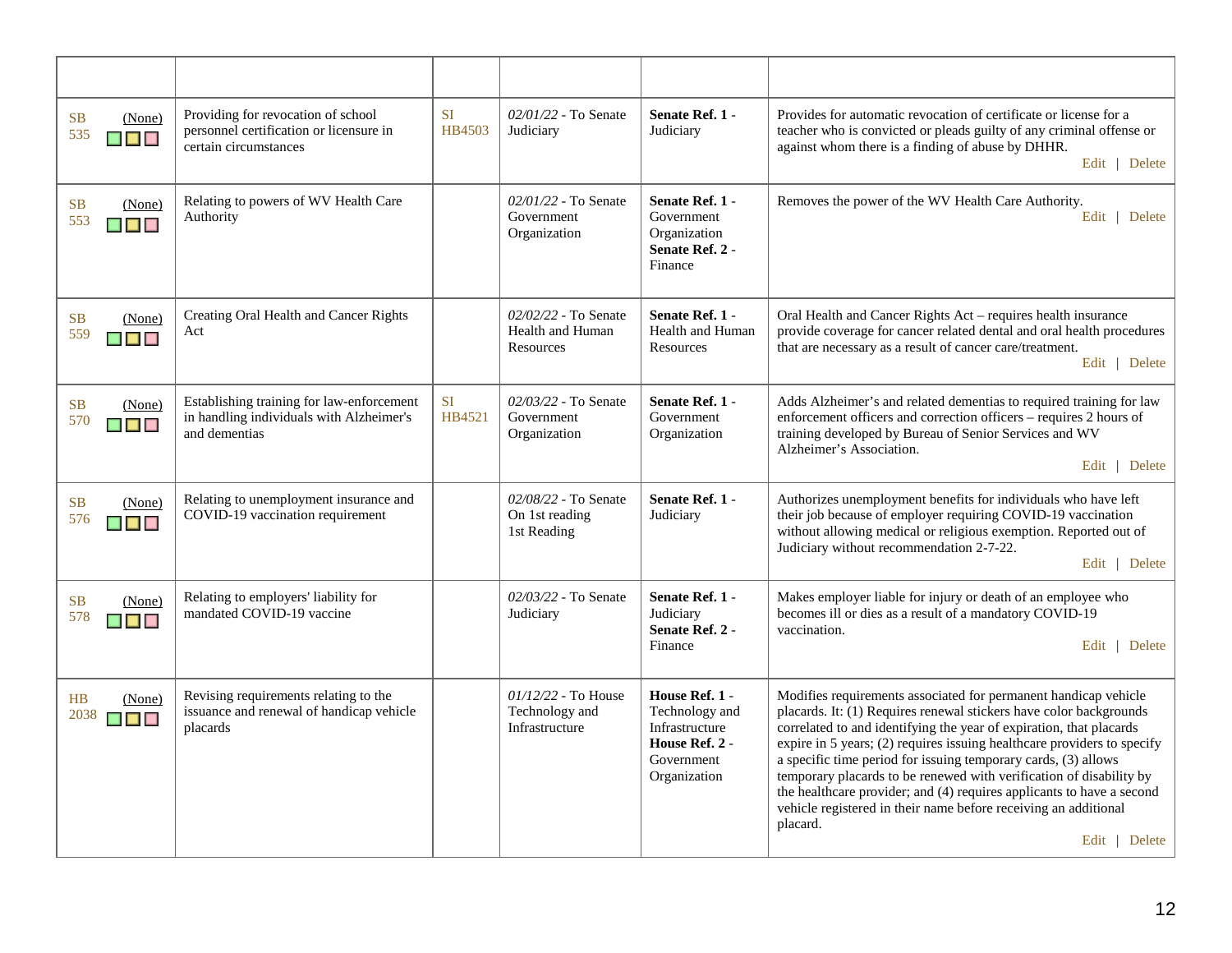| HB<br>(None)<br>2160<br>▉▉▉             | Issuing identification documents to<br>homeless individuals residing at homeless<br>shelters                                                               |        | 01/12/22 - To House<br>Judiciary                              | House Ref. 1 -<br>Judiciary<br>House Ref. 2 -<br>Finance                                                    | Requires the DMV to provide ID documents to homeless individuals<br>residing at homeless shelters in WV at no cost.<br>Edit   Delete                                                                                                                                                                                     |
|-----------------------------------------|------------------------------------------------------------------------------------------------------------------------------------------------------------|--------|---------------------------------------------------------------|-------------------------------------------------------------------------------------------------------------|--------------------------------------------------------------------------------------------------------------------------------------------------------------------------------------------------------------------------------------------------------------------------------------------------------------------------|
| H B<br>(None)<br>2177<br>████           | Permitting the issuance of a state issued<br>identification card without a photo on the<br>card under certain conditions                                   |        | 01/26/22 - To Senate<br>Judiciary                             | House Ref. 1 -<br>Government<br>Organization<br>Senate Ref. 1 -<br>Judiciary                                | Provides that the Division of Motor Vehicles may issue a driver's<br>license or photo ID without a photo upon the individual sign an<br>affidavit or other form that having a photo taken would violate the<br>applicant's religion or religious beliefs. Committee Substitute Passed<br>House 1-25-22.<br>Edit   Delete |
| HB<br>(None)<br>2798<br><b>Maria</b>    | Relating to requiring the Health<br>Department to mandate<br>mucopolysaccharidosis type 1 (MPS1) test<br>for newborn babies, to be known as<br>Embie's Law |        | $01/21/22$ - To House<br><b>Health and Human</b><br>Resources | House Ref. 1 -<br>Senior, Children,<br>and Family Issues<br>House Ref. 2 -<br>Health and Human<br>Resources | Embie's Law, mandating newborn testing for mucopolysaccharidosis<br>type 1 (MP1), a metabolic disorder, which although not curable, can<br>be treated if diagnosed in young infants.<br>Edit   Delete                                                                                                                    |
| HB<br>(None)<br>4012                    | Prohibiting the showing of proof of a<br>COVID-19 vaccination                                                                                              |        | 02/07/22 - To House<br>Judiciary                              | House Ref. 1 -<br>Health and Human<br>Resources<br>House Ref. 2 -<br>Judiciary                              | Prohibits requiring proof of COVID-19 vaccination to enter a<br>hospital, state institution of higher education, state or local<br>government office entity, department, or agency.<br>Edit   Delete                                                                                                                     |
| HB<br>(None)<br>4013<br>$\blacksquare$  | Eliminating the certificate of need<br>program                                                                                                             |        | 01/24/22 - To House<br>Health and Human<br>Resources          | House Ref. 1 -<br>Health and Human<br>Resources                                                             | Terminates the Certificate of Need program effective 7-1-2023.<br>Edit   Delete                                                                                                                                                                                                                                          |
| HB<br>(None)<br>$4018$ $\Box$           | Jobs and Reemployment Act of 2022                                                                                                                          | SI SB3 | 01/24/22 - To House<br>Finance                                | House Ref. 1 -<br>Finance                                                                                   | Requires individuals to actively seek employment in order to receive<br>unemployment benefits.<br>Edit   Delete                                                                                                                                                                                                          |
| HB<br>(None)<br>4023<br><b>MARINA</b>   | Budget Bill, making appropriations of<br>public money out of the treasury in<br>accordance with section fifty-one, article<br>six of the Constitution      |        | $01/12/22$ - To House<br>Finance                              | House Ref. 1 -<br>Finance                                                                                   | Governor's version.<br>Edit   Delete                                                                                                                                                                                                                                                                                     |
| HB<br>(None)<br>4030<br><b>SE EN EN</b> | Establishing that companies requiring<br>vaccine mandates lose immunity<br>protection                                                                      |        | $01/12/22$ - To House<br>Workforce<br>Development             | House Ref. 1 -<br>Workforce<br>Development<br>House Ref. 2 -<br>Health and Human                            | Removes liability protection from employers that require employees<br>to be vaccinated as a condition of employment (this would<br>apparently apply to any type of vaccination because there is no<br>definition of "vaccination").<br>Edit   Delete                                                                     |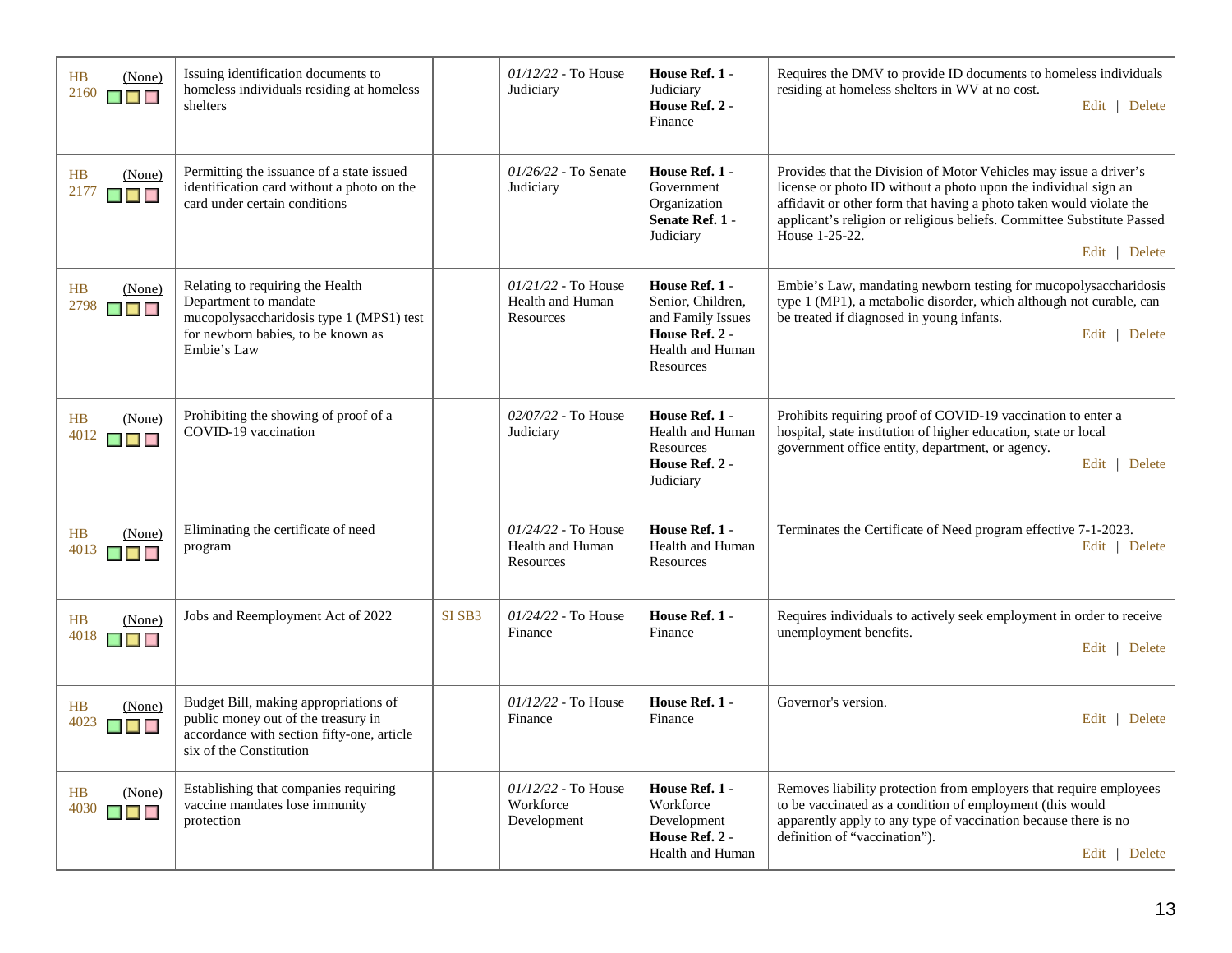|                                             |                                                                                                                  |                                                        | Resources                                                                                     |                                                                                                                                                                                                                                                                                                                                                                         |
|---------------------------------------------|------------------------------------------------------------------------------------------------------------------|--------------------------------------------------------|-----------------------------------------------------------------------------------------------|-------------------------------------------------------------------------------------------------------------------------------------------------------------------------------------------------------------------------------------------------------------------------------------------------------------------------------------------------------------------------|
| HB<br>(None)<br>4031<br><b>MARINA</b>       | Ban any and all mask mandates                                                                                    | $01/12/22$ - To House<br>Health and Human<br>Resources | House Ref. 1 -<br>Health and Human<br>Resources<br>House Ref. 2 -<br>Judiciary                | To prohibit state and local boards of health from issuing any face<br>covering or mask requirement or mandate.<br>Edit   Delete                                                                                                                                                                                                                                         |
| <b>HB</b><br>(None)<br>4035<br><b>Maria</b> | Remove the persistent vegetative state<br>from the living will                                                   | $01/12/22$ - To House<br>Judiciary                     | House Ref. 1 -<br>Judiciary                                                                   | Removes persistent vegetative state, tube feedings, breathing<br>machines, CPR, and dialysis from the living will form and adds<br>funeral arrangements, autopsy, and organ donation. Appears to draw<br>a distinction between a living will and a medical power of attorney.<br>Edit   Delete                                                                          |
| HB<br>(None)<br>4037<br><b>Ma</b> Ma        | To extend the Neighborhood Investment<br>Program Act to July 1, 2026 and to<br>increase the allowable tax credit | $01/12/22$ - To House<br>Finance                       | House Ref. 1 -<br>Finance                                                                     | Extends the Neighborhood Investment Program Act to July 1, 1016<br>and increases the maximum allowable tax credit from \$3 million to<br>\$6 million.<br>Edit   Delete                                                                                                                                                                                                  |
| HB<br>(None)<br>4043<br>$\blacksquare$      | Require proof of actual malice to award<br>punitive damages against 501c non-<br>profits                         | $01/12/22$ - To House<br>Judiciary                     | House Ref. 1 -<br>Judiciary                                                                   | Provides that no punitive damages in excess of \$25,000 could be<br>awarded against a non-profit organization, agent, or board members<br>unless actual malice is proven. (this would apply to FSN, SILC,<br>CILs and all other non-profits)<br>Edit   Delete                                                                                                           |
| HB<br>(None)<br>4058<br><b>THE RE</b>       | Require all schools to update restrooms<br>for privacy                                                           | 01/17/22 - To House<br>Finance                         | House Ref. 1 -<br>Education<br>House Ref. 2 -<br>Finance                                      | Requires all restrooms used by students in schools and ancillary<br>buildings have stalls with walls and doors by 6-30-2024. Committee<br>Substitute reported by Education 1-17-22.<br>Edit   Delete                                                                                                                                                                    |
| H B<br>(None)<br>4067<br>▉▊▊                | To make certain agency reports electronic<br>or eliminating certain agency reports<br>altogether                 | 02/03/22 - To House<br>requests to concur              | House Ref. 1 -<br>Government<br>Organization<br>Senate Ref. 1 -<br>Government<br>Organization | Changes requirements for several programs' annual reports making<br>them electronic only or repealing the report requirement. Repeals<br>requirement that RYPAS annual report be submitted to Legislature.<br>Committee Substitute Passed House 1-21-22 effective from passage.<br>Senate Passed with amendment 2-3-22 & requested House to<br>concur.<br>Edit   Delete |
| HB<br>(None)<br>4074                        | Require schools provide eating disorder<br>and self-harm training for teacher and<br>students                    | 02/08/22 - To Senate<br>On 1st reading<br>1st Reading  | House Ref. 1 -<br>Education<br>Senate Ref. 1 -<br>Education<br>Senate Ref. 2 -<br>Finance     | Requires training for all public school employees in preventing,<br>recognizing, and responding to self-harm behaviors and eating<br>disorders. Committee Substitute Passed House 1-25-22. Senate<br>Education reported with amendment $2-7-22$ & second reference<br>dispensed with.<br>Edit   Delete                                                                  |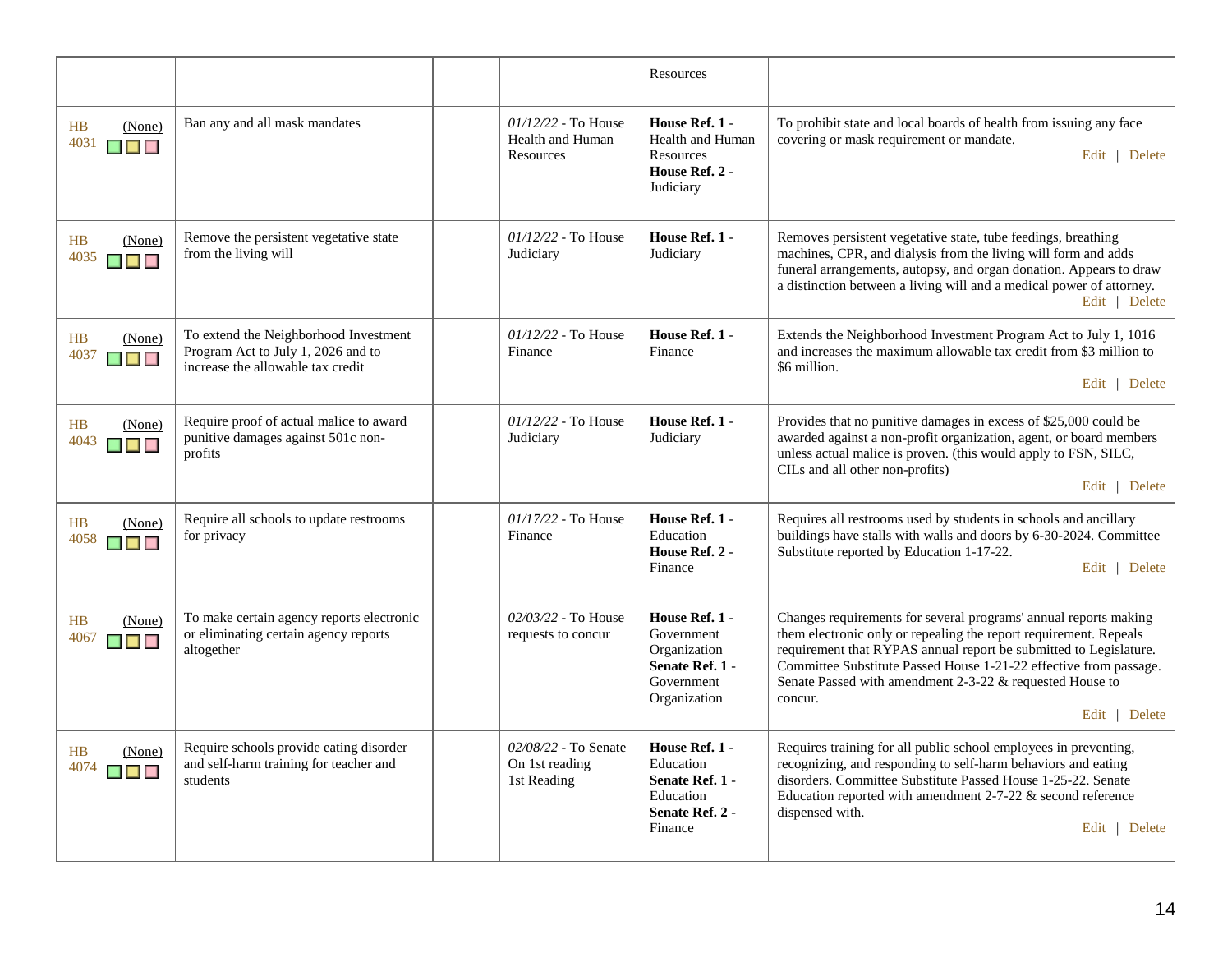| HB<br>(None)<br>4085<br><b>THE RE</b>                 | Relating to living anatomical gift                                                                                                                               | $01/14/22$ - To House<br>Health and Human<br>Resources | House Ref. 1 -<br>Health and Human<br><b>Resources</b><br>House Ref. 2 -<br>Judiciary                             | Clarifies that donors of live anatomical gifts must be an adult,<br>emancipated minor, or 16 years of age or older and that parents,<br>guardians and medical power of attorneys may not make a living<br>anatomical gift on behalf of another individual. Requires written<br>informed consent, that the donor be informed of the risks, and<br>certification that the donor is of sound mind.<br>Edit   Delete                                          |
|-------------------------------------------------------|------------------------------------------------------------------------------------------------------------------------------------------------------------------|--------------------------------------------------------|-------------------------------------------------------------------------------------------------------------------|-----------------------------------------------------------------------------------------------------------------------------------------------------------------------------------------------------------------------------------------------------------------------------------------------------------------------------------------------------------------------------------------------------------------------------------------------------------|
| HB<br>(None)<br>4097<br>$\blacksquare$                | To prohibit nonpublic funding sources for<br>election administration and related<br>expenses without prior written approval<br>by the State Election Commission. | $02/01/22$ - To Senate<br>Judiciary                    | House Ref. 1 -<br>Judiciary<br>Senate Ref. 1 -<br>Judiciary                                                       | Provides that the Secretary of State, county commissions, municipal<br>bodies, and others responsible for overseeing, administering, or<br>regulating an election may not receive, accept, or expend gifts,<br>donations, or any non-public funds without approval by the State<br>Election Commission. Passed House 1-31-22.<br>Edit   Delete                                                                                                            |
| <b>HB</b><br>(None)<br>4110<br><b>THE REAL</b>        | Relating to staffing levels at multi-county<br>vocational centers                                                                                                | $02/02/22$ - To Senate<br>Education                    | House Ref. 1 -<br>Education<br>Senate Ref. 1 -<br>Education                                                       | Provides that a county board of education serving as the fiscal agent<br>for a multi-county vocational technical center may not be penalized<br>for the county's failure to meet minimum staffing ratio due to<br>staffing at that vocational technical center. Passed House 2-1-22.<br>Edit   Delete                                                                                                                                                     |
| HB<br>(None)<br>4111<br>▉▉                            | Relating to the prescriptive authority of<br>advance practice registered nurses                                                                                  | 02/07/22 - To Senate<br>Communicated to                | House Ref. 1 -<br>Health and Human<br><b>Resources</b><br>House Ref. 2 -<br>Judiciary                             | Provides that advanced practice registered nurses may not prescribe<br>more than a three-day supply without refill of a Schedule II<br>controlled substance. Committee Substitute Passed House 2-7-22.<br>Edit   Delete                                                                                                                                                                                                                                   |
| HB<br>(None)<br>4112<br><b>K E K</b>                  | Provide consumers a choice for pharmacy<br>services                                                                                                              | 01/26/22 - To Senate<br>Health and Human<br>Resources  | House Ref. 1 -<br>Health and Human<br>Resources<br>Senate Ref. 1 -<br>Health and Human<br>Resources               | Provides that insurance must cover a specialty pharmacy (340B<br>entity) for individuals requiring specialty drugs and cannot require<br>pharmacies in their network to become specialty pharmacies.<br>Committee Substitute Passed House 1-25-22.<br>Edit   Delete                                                                                                                                                                                       |
| HB<br>(None)<br>4113<br>▉▊▊                           | Public Health definitions and powers of<br>secretary and commissioner                                                                                            | 01/26/22 - To Senate<br>Health and Human<br>Resources  | House Ref. 1 -<br><b>Health and Human</b><br><b>Resources</b><br>Senate Ref. 1 -<br>Health and Human<br>Resources | Permits the Secretary of the Department of Public Health to appoint<br>advisory council and to propose legislative rules. Empowers the<br>Commissioner of the Bureau of Public Health (the state health<br>officer) to establish a Center for Local Public Health, and permits<br>local boards of health to provide immunizations and threat<br>preparedness. Similar to HB 4303 & SB 471. Committee Substitute<br>Passed House 1-25-22.<br>Edit   Delete |
| (None)<br>HB<br>4252<br>$\blacksquare$ $\blacksquare$ | To reduce copay cap on insulin and<br>devices                                                                                                                    | 01/27/22 - To Senate<br>Health and Human<br>Resources  | House Ref. 1 -<br>Health and Human<br>Resources<br>Senate Ref. 1 -<br>Health and Human                            | Requires health insurance policies cover insulin with max co-pay of<br>\$35 for 30 day supply and insulin equipment with max co-pay of<br>\$100. Committee Substitute passed House 1-26-22.<br>Edit   Delete                                                                                                                                                                                                                                              |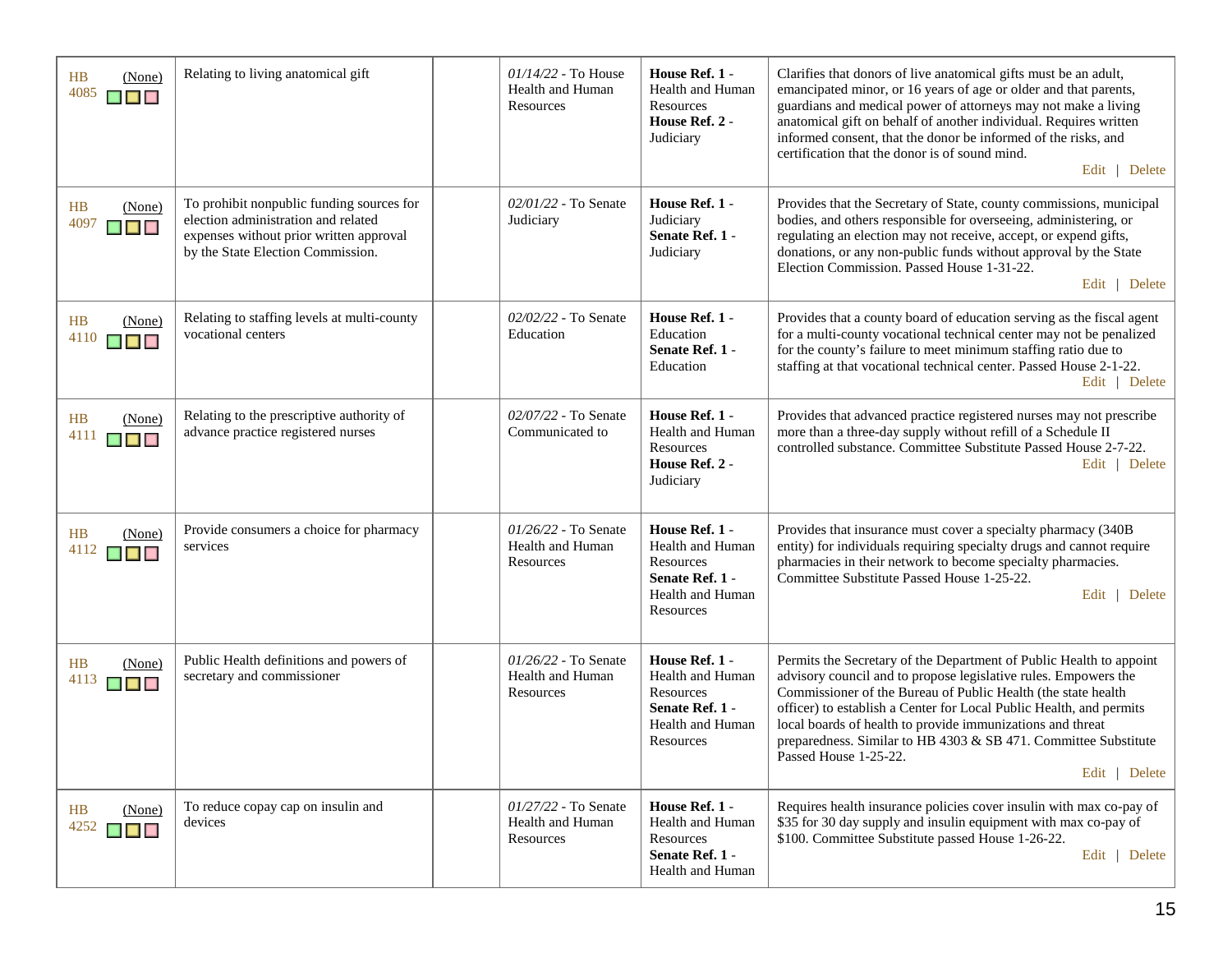|                                        |                                                                                                                                    |                                                              | Resources                                                                                           |                                                                                                                                                                                                                                                                                                         |
|----------------------------------------|------------------------------------------------------------------------------------------------------------------------------------|--------------------------------------------------------------|-----------------------------------------------------------------------------------------------------|---------------------------------------------------------------------------------------------------------------------------------------------------------------------------------------------------------------------------------------------------------------------------------------------------------|
| HB<br>(None)<br>4257<br>$\blacksquare$ | Require visitation immediately following<br>a procedure in a health care facility                                                  | 02/01/22 - To Senate<br>Health and Human<br><b>Resources</b> | House Ref. 1 -<br>Health and Human<br>Resources<br>Senate Ref. 1 -<br>Health and Human<br>Resources | Requires health care facilities to allow visitation with a patient<br>immediately following a procedure. Committee Substitute Passed<br>House 1-31-22.<br>Edit   Delete                                                                                                                                 |
| HB<br>(None)<br>4260<br>▉▉▉            | Creating the State Central Legal<br>Advertising website                                                                            | 01/27/22 - To House<br>Judiciary                             | House Ref. 1 -<br>Government<br>Organization<br>House Ref. 2 -<br>Judiciary                         | Creates an on-line state legal advertising site free to post legal<br>advertisements which the public may freely access. Would help CILs<br>and SILC. Government Organization reported with amendment 1-<br>$27 - 22$ .<br>Edit   Delete                                                                |
| HB<br>(None)<br>4274<br>$\blacksquare$ | To ensure that hospitals do not provide<br>lesser treatment to unvaccinated<br>individuals as opposed to vaccinated<br>individuals | 01/19/22 - To House<br><b>Health and Human</b><br>Resources  | House Ref. 1 -<br>Health and Human<br>Resources<br>House Ref. 2 -<br>Judiciary                      | To prohibit lesser treatment or refusal to treat a patient based on their<br>vaccination status.<br>Edit   Delete                                                                                                                                                                                       |
| HB<br>(None)<br>4276<br><b>K K</b>     | WVU to create a Parkinson's disease<br>registry                                                                                    | 02/08/22 - To Senate<br>On 1st reading<br>1st Reading        | House Ref. 1 -<br>Health and Human<br>Resources<br>Senate Ref. 1 -<br>Health and Human<br>Resources | For WVU to establish a Parkinson's Disease Registry and Advisory<br>Committee to collect data on Parkinson's Disease in WV with<br>mandatory reporting to WVU. Committee Substitute Passed House<br>1-26-22 effective from passage.<br>Edit   Delete                                                    |
| HB<br>(None)<br>4277<br>▉▉▉            | Relating to sunset of the James "Tiger"<br>Morton Catastrophic Illness Commission                                                  | 01/19/22 - To House<br>Government<br>Organization            | House Ref. 1 -<br>Government<br>Organization                                                        | To terminate the Tiger Morton Catastrophic Illness Commission on<br>6-30-2023 unless continued by the Legislature.<br>Edit   Delete                                                                                                                                                                     |
| HB<br>(None)<br>4289<br>$\blacksquare$ | Establishing the behavioral health<br>workforce education initiative at the<br>Higher Education Policy Commission                  | 01/27/22 - To House<br>Finance                               | House Ref. 1 -<br>Education<br>House Ref. 2 -<br>Finance                                            | Creates a Behavioral Health Workforce Initiative at Higher<br>Education Policy Commission to study the behavioral health<br>workforce supply and demand and availability and to incentivize and<br>promote careers in behavioral health. Education reported with<br>amendment 1-19-22.<br>Edit   Delete |
| (None)<br>HB<br>4293<br>$\blacksquare$ | Prohibiting mass mailing of absentee<br>ballots                                                                                    | 01/20/22 - To House<br>Judiciary                             | House Ref. 1 -<br>Judiciary                                                                         | Prohibits mailing or delivering an absentee ballot application except<br>when specifically requested by the voter $-$ applications shall be<br>available at the county clerk's office and online at the Secretary of<br>State's office.<br>Edit   Delete                                                |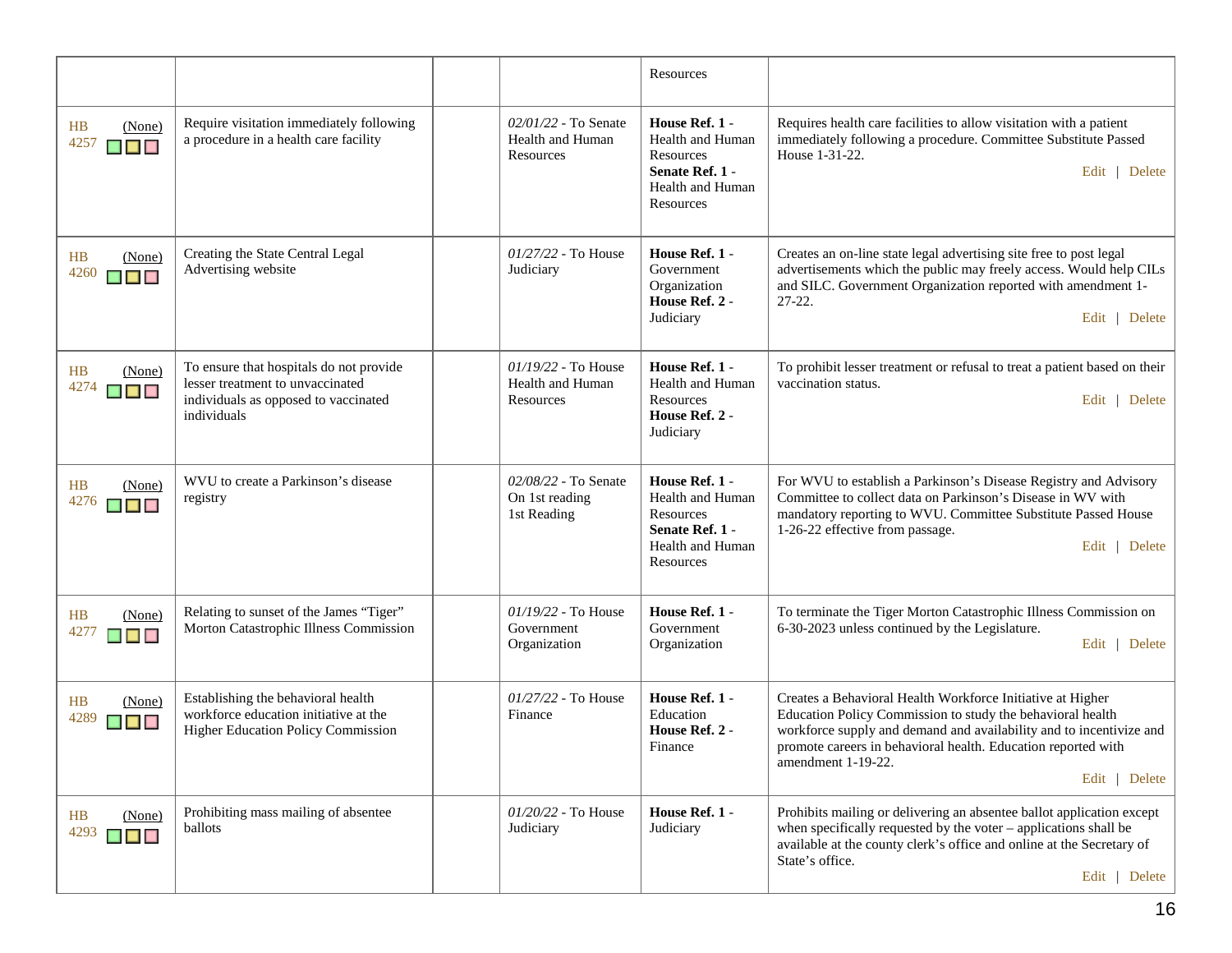| H B<br>(None)<br>4297<br><b>A A A</b>               | To facilitate the sharing of information<br>between the Department of Health and<br>Human Resources and the State Auditor's<br>office in order to investigate reports of<br>financial abuse and neglect of a vulnerable<br>adult | 02/08/22 - To House<br>On 1st reading,<br>Special Calendar<br>1st Reading, Special<br>Calendar | House Ref. 1 -<br>Government<br>Organization<br>House Ref. 2 -<br>Judiciary    | Permits the sharing of information between the DHHR and the State<br>Auditor's office in order to investigate reports of financial abuse and<br>neglect of a vulnerable adult. Government Organization reported<br>with amendment 1-27-22. Committee Substitute reported by<br>Judiciary 2-7-22.<br>Edit   Delete                                         |
|-----------------------------------------------------|----------------------------------------------------------------------------------------------------------------------------------------------------------------------------------------------------------------------------------|------------------------------------------------------------------------------------------------|--------------------------------------------------------------------------------|-----------------------------------------------------------------------------------------------------------------------------------------------------------------------------------------------------------------------------------------------------------------------------------------------------------------------------------------------------------|
| HB<br>(None)<br>4298<br><b>KRISTIN</b>              | Ban any and all Covid-19 vaccine<br>mandates                                                                                                                                                                                     | 01/20/22 - To House<br>Health and Human<br>Resources                                           | House Ref. 1 -<br>Health and Human<br>Resources<br>House Ref. 2 -<br>Judiciary | Provides there shall be no mandatory or compulsory COVID-19<br>mandates in the State of WV.<br>Edit   Delete                                                                                                                                                                                                                                              |
| HB<br>(None)<br>4299<br>▉▊▊                         | To prohibit the intentional interference<br>with election processes and creating<br>associated criminal penalties                                                                                                                | 02/01/22 - To Senate<br>Judiciary                                                              | House Ref. 1 -<br>Judiciary<br>Senate Ref. 1 -<br>Judiciary                    | Prohibits obstructing, interfering with a voter to delay, hinder,<br>interrupt, harass, or intimidate a voter traveling to and from the polls<br>$-$ misdemeanor subject to \$100-\$1,000 fine and up to one year in<br>jail. Passed House 1-31-22.<br>Edit   Delete                                                                                      |
| H B<br>(None)<br>4303<br>$\blacksquare$             | Amend certain provisions in public health<br>definitions                                                                                                                                                                         | $01/20/22$ - To House<br>Health and Human<br>Resources                                         | House Ref. 1 -<br><b>Health and Human</b><br>Resources                         | Eliminates requirements that the Commissioner of the Bureau for<br>Public Health be a physician and have at least 4 years experience in<br>health services administration or related field - removes requirement<br>for care and treatment and rehabilitation of alcoholics and drug<br>abusers, requires research and public education.<br>Edit   Delete |
| H B<br>(None)<br>4306<br>$\blacksquare$             | Removing certain deductions for<br>modification of social security income in<br>adjusted gross income                                                                                                                            | 01/20/22 - To House<br>Finance                                                                 | House Ref. 1 -<br>Finance                                                      | Removes the restriction that the elimination of state income tax on<br>social security income for married couples over \$100,000 and<br>individuals over \$50,000.<br>Edit   Delete                                                                                                                                                                       |
| HB<br>(None)<br>4320<br>$\blacksquare$              | Relating to natural immunity or antibodies<br>to any illness to be treated as equal or<br>better to vaccine induced immunity                                                                                                     | $01/21/22$ - To House<br>Health and Human<br>Resources                                         | House Ref. 1 -<br>Health and Human<br>Resources                                | To allow public school teachers and service personnel to retain<br>benefits if they accept employment at a public charter school.<br>Edit   Delete                                                                                                                                                                                                        |
| HB<br>(None)<br>4321<br>n di k                      | Remove standardized testing in public and<br>private schools                                                                                                                                                                     | 01/21/22 - To House<br>Education                                                               | House Ref. 1 -<br>Education                                                    | To eliminate standardized testing in WV public and private schools.<br>Edit   Delete                                                                                                                                                                                                                                                                      |
| HB<br>(None)<br>4331<br><b>The Contract Service</b> | West Virginia's Urban Mass<br><b>Transportation Authority Act</b>                                                                                                                                                                | $01/21/22$ - To House<br>Judiciary                                                             | House Ref. 1 -<br>Judiciary                                                    | To allow state and local transportation authorities to obtain federal<br>grants.<br>Edit   Delete                                                                                                                                                                                                                                                         |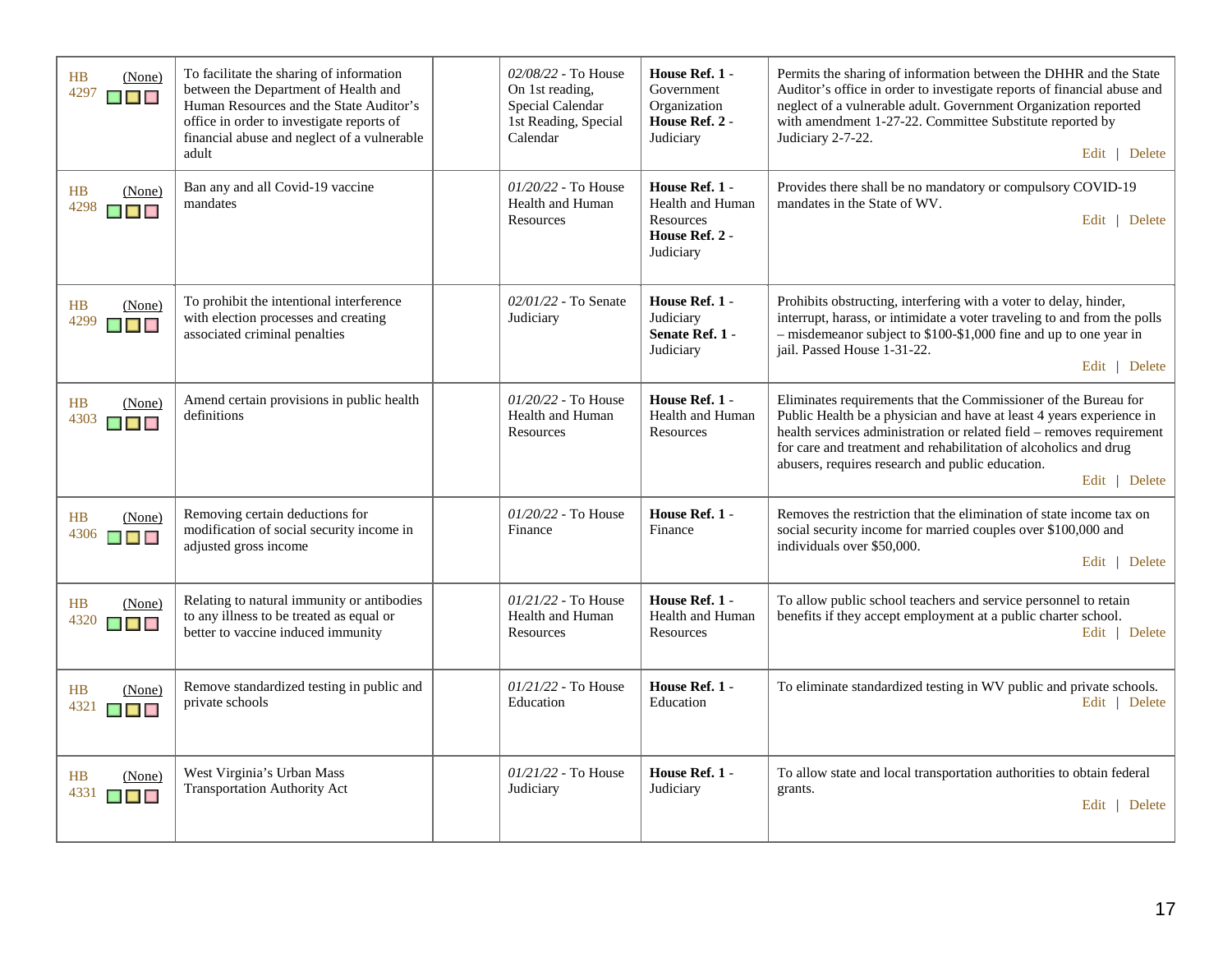| HB<br>(None)<br>4337<br>$\blacksquare$                               | Creating the Unborn Child with Down<br>Syndrome Protection and Education Act                                                                    | $01/21/22$ - To House<br>Health and Human<br>Resources    | House Ref. 1 -<br>Health and Human<br>Resources<br>House Ref. 2 -<br>Judiciary        | To prohibit abortion because of the presence or presumed presence<br>of Down Syndrome.<br>Edit   Delete                                                                                                                                                                                                                                                                                                    |
|----------------------------------------------------------------------|-------------------------------------------------------------------------------------------------------------------------------------------------|-----------------------------------------------------------|---------------------------------------------------------------------------------------|------------------------------------------------------------------------------------------------------------------------------------------------------------------------------------------------------------------------------------------------------------------------------------------------------------------------------------------------------------------------------------------------------------|
| HB<br>(None)<br>4340<br>$\blacksquare$                               | Relating to maximizing the opportunity to<br>recover anatomical gifts for the purpose of<br>transplantation, therapy, research, or<br>education | $01/26/22$ - To House<br>Judiciary                        | House Ref. 1 -<br>Health and Human<br><b>Resources</b><br>House Ref. 2 -<br>Judiciary | To maximize the opportunity to recover anatomical gifts from<br>decedents for the purposes of transplantation, therapy, research or<br>education - requiring the hospital and medical examiner to cooperate<br>- spouse (unless divorce is pending) may provide permission -<br>DHHR (if guardian) may provide permission. Health & Human<br>Resources reported with amendment 1-26-22.<br>Edit   Delete   |
| HB<br>(None)<br>4354<br>$\blacksquare$ $\blacksquare$ $\blacksquare$ | Ban the Box Act                                                                                                                                 | 01/24/22 - To House<br>Workforce<br>Development           | House Ref. 1 -<br>Workforce<br>Development<br>House Ref. 2 -<br>Judiciary             | Ban the Box Act – prohibits public employers from asking<br>applicants to disclose criminal record.<br>Edit   Delete                                                                                                                                                                                                                                                                                       |
| HB<br>(None)<br>4356                                                 | Placing notation on drivers license or ID<br>cards regarding certain cognitive<br>disabilities                                                  | $01/24/22$ - To House<br>Technology and<br>Infrastructure | House Ref. 1 -<br>Technology and<br>Infrastructure<br>House Ref. 2 -<br>Judiciary     | To allow persons with medical conditions – to have it noted on their<br>driver's license - including autism, neurological disorder, brain<br>injury, neuroimmune condition, mental illness, seizure disorder &<br>others - "AUT" to denote autism and a caduceus staff for all others -<br>NOTE: caduceus staff is already used to denote organ donor on<br>driver's license.<br>Edit   Delete             |
| HB<br>(None)<br>4360<br>$\blacksquare$                               | Relating to WV Invests Grant Program<br>community service requirements                                                                          | 02/02/22 - To Senate<br>Education                         | House Ref. 1 -<br>Education<br>Senate Ref. 1 -<br>Education                           | Adds 8 hours of military service to activities eligible to meet<br>community service requirement for the WV Invests Grant Program<br>and to replace repayment requirements. Committee Substitute Passed<br>House 2-1-22.<br>Edit   Delete                                                                                                                                                                  |
| HB<br>(None)<br>4363<br>▉▊▊                                          | Allow teachers and service personnel in<br>public school to transfer to public charter<br>schools without losing their benefits                 | $01/24/22$ - To House<br>Education                        | House Ref. 1 -<br>Education<br>House Ref. 2 -<br>Finance                              | To allow public school teachers and service personnel to retain<br>benefits if they accept employment at a public charter school.<br>Edit   Delete                                                                                                                                                                                                                                                         |
| HB<br>(None)<br>4365<br>▉▉                                           | Relating to discontinuing operation of<br>certain state long-term care facilities                                                               | 01/25/22 - To House<br>Government<br>Organization         | House Ref. 1 -<br>Government<br>Organization<br>House Ref. 2 -<br>Finance             | To discontinue operation of the long-term care facilities operated by<br>the State including: Jackie Withrow Hospital; John Manchin, Sr.<br>Health Care Center; and Lakin Hospital. The bill refers to Hopemont<br>also in the paragraph saying the facilities will be closed but does not<br>include it in the list of facilities to discontinue operation effective<br>January 1, 2023.<br>Edit   Delete |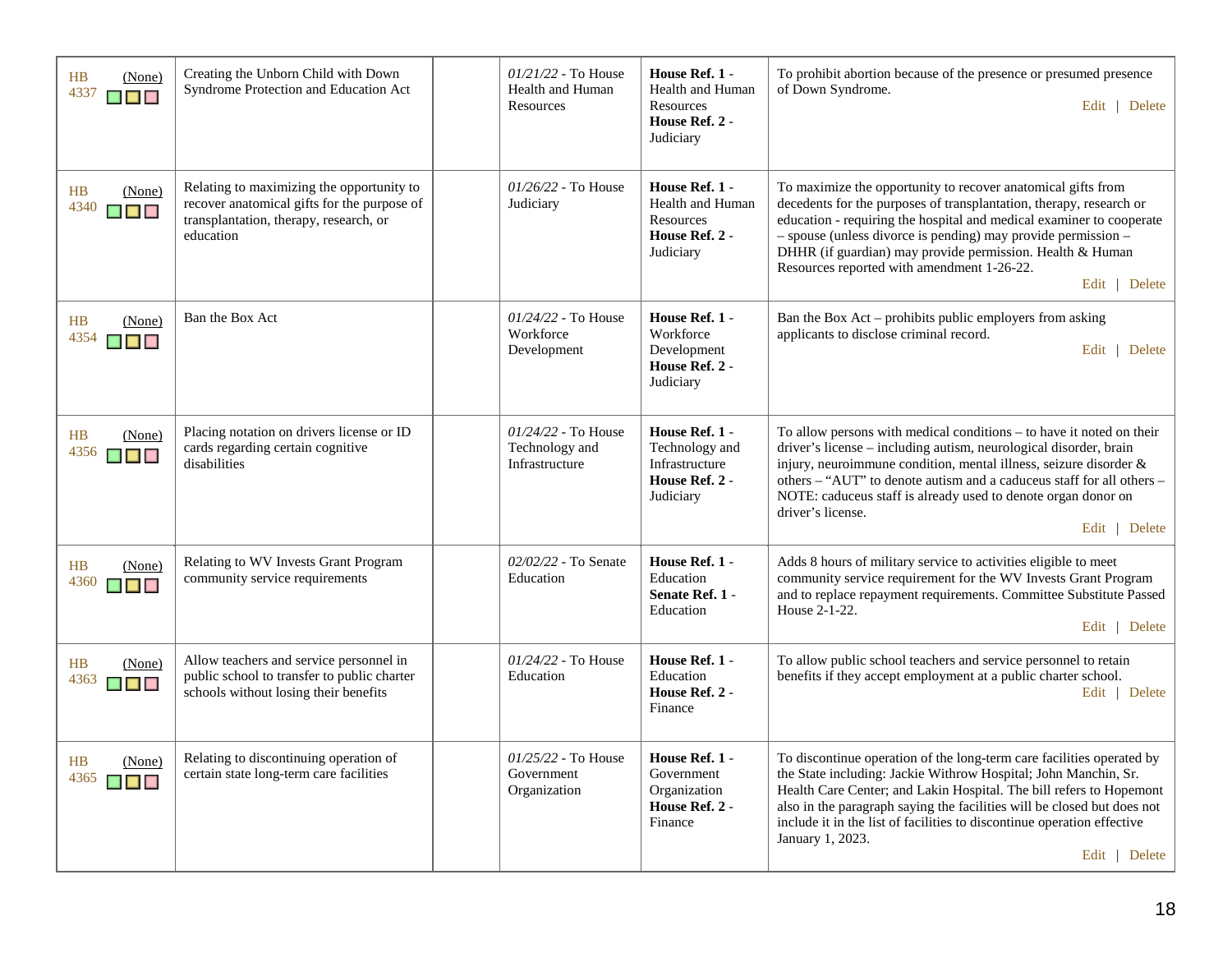| <b>HB</b><br>(None)<br>4369<br>$\blacksquare$                        | Update the telepsychology compact                                                                                                                                         |                    | 02/08/22 - To House<br>On 3rd reading,<br>Special Calendar<br>3rd Reading, Special<br>Calendar | House Ref. 1 -<br>Health and Human<br>Resources                                | Similar to SB 214. Committee Substitute reported by Health &<br>Human Resources 2-2-22.<br>Edit   Delete                                                                                                                                                                                                                                                                                                                                                                                                                                                   |
|----------------------------------------------------------------------|---------------------------------------------------------------------------------------------------------------------------------------------------------------------------|--------------------|------------------------------------------------------------------------------------------------|--------------------------------------------------------------------------------|------------------------------------------------------------------------------------------------------------------------------------------------------------------------------------------------------------------------------------------------------------------------------------------------------------------------------------------------------------------------------------------------------------------------------------------------------------------------------------------------------------------------------------------------------------|
| HB<br>(None)<br>4374<br>$\blacksquare$                               | Relating to implementing a Medicaid state<br>plan amendment as necessary and<br>appropriate to effectuate a system of<br>certified community behavioral health<br>clinics | <b>SI</b><br>SB247 | 01/25/22 - To House<br>Health and Human<br>Resources                                           | House Ref. 1 -<br>Health and Human<br>Resources                                | Similar to SB 247<br>Edit   Delete                                                                                                                                                                                                                                                                                                                                                                                                                                                                                                                         |
| HB<br>(None)<br>4377<br>$\blacksquare$ $\blacksquare$ $\blacksquare$ | To update the involuntary commitment<br>process                                                                                                                           |                    | 01/25/22 - To House<br>Health and Human<br>Resources                                           | House Ref. 1 -<br>Health and Human<br>Resources<br>House Ref. 2 -<br>Judiciary | Bans commitment of individuals with sole diagnosis or epilepsy or<br>intellectual/developmental disability. The primary focus of this bill is<br>to expedite hearings by encouraging use of technology for hearings<br>and assessments.<br>Edit   Delete                                                                                                                                                                                                                                                                                                   |
| HB<br>(None)<br>4378<br>$\blacksquare$ $\blacksquare$                | To dissolve the West Virginia School<br><b>Building Authority</b>                                                                                                         |                    | 01/25/22 - To House<br>Education                                                               | House Ref. 1 -<br>Education<br>House Ref. 2 -<br>Finance                       | Creates the Office of School Rehabilitation and Construction,<br>merging the powers and authority of the School Building Authority<br>into the Office of School Rehabilitation and Construction, removing<br>gubernatorial appointments, and dissolving the School Building<br>Authority.<br>Edit   Delete                                                                                                                                                                                                                                                 |
| HB<br>(None)<br>4389<br>▉▉▉                                          | Relating to repealing school innovation<br>zones provisions superseded by<br>Innovation in Education Act                                                                  |                    | 02/08/22 - To House<br>On 2nd reading,<br>Special Calendar<br>2nd Reading, Special<br>Calendar | House Ref. 1 -<br>Education                                                    | Removes School Innovation Zones Act provisions that were<br>superseded by enactment of the Innovation In Education Act in<br>2016, updates exceptions to statutes that previously granted to<br>schools to reflect changes in underlying circumstances and provides<br>for exceptions which may be granted to Innovation in Education<br>schools and school systems, and lists those schools, and the process<br>for the state board and LOCEA to recommend exceptions to statutes.<br>Committee Substitute reported by Education 2-3-22.<br>Edit   Delete |
| HB<br>(None)<br>4391<br>$\blacksquare$                               | Relating generally to school nurses                                                                                                                                       |                    | 02/01/22 - To House<br>Finance                                                                 | House Ref. 1 -<br>Education<br>House Ref. 2 -<br>Finance                       | Requires counties to employ nurses in proportion to the student<br>population - requires each county to have at least one school nurse;<br>allows licensed practical nurses supervised by a registered<br>professional nurse to be counted as nurse; and requires that the<br>registered professional nurse of a county complete a needs<br>assessment.<br>Edit   Delete                                                                                                                                                                                   |
| HB<br>(None)<br>4393<br>▉▉▉                                          | To increase the managed care tax if the<br>managed care organization receives a rate<br>increase                                                                          |                    | $01/25/22$ - To House<br>Health and Human<br>Resources                                         | House Ref. 1 -<br>Health and Human<br>Resources<br>House Ref. 2 -<br>Finance   | Increases the managed care tax if the managed care organization<br>receives a rate increase and eliminates the tax effective June 30,<br>2024.<br>Edit   Delete                                                                                                                                                                                                                                                                                                                                                                                            |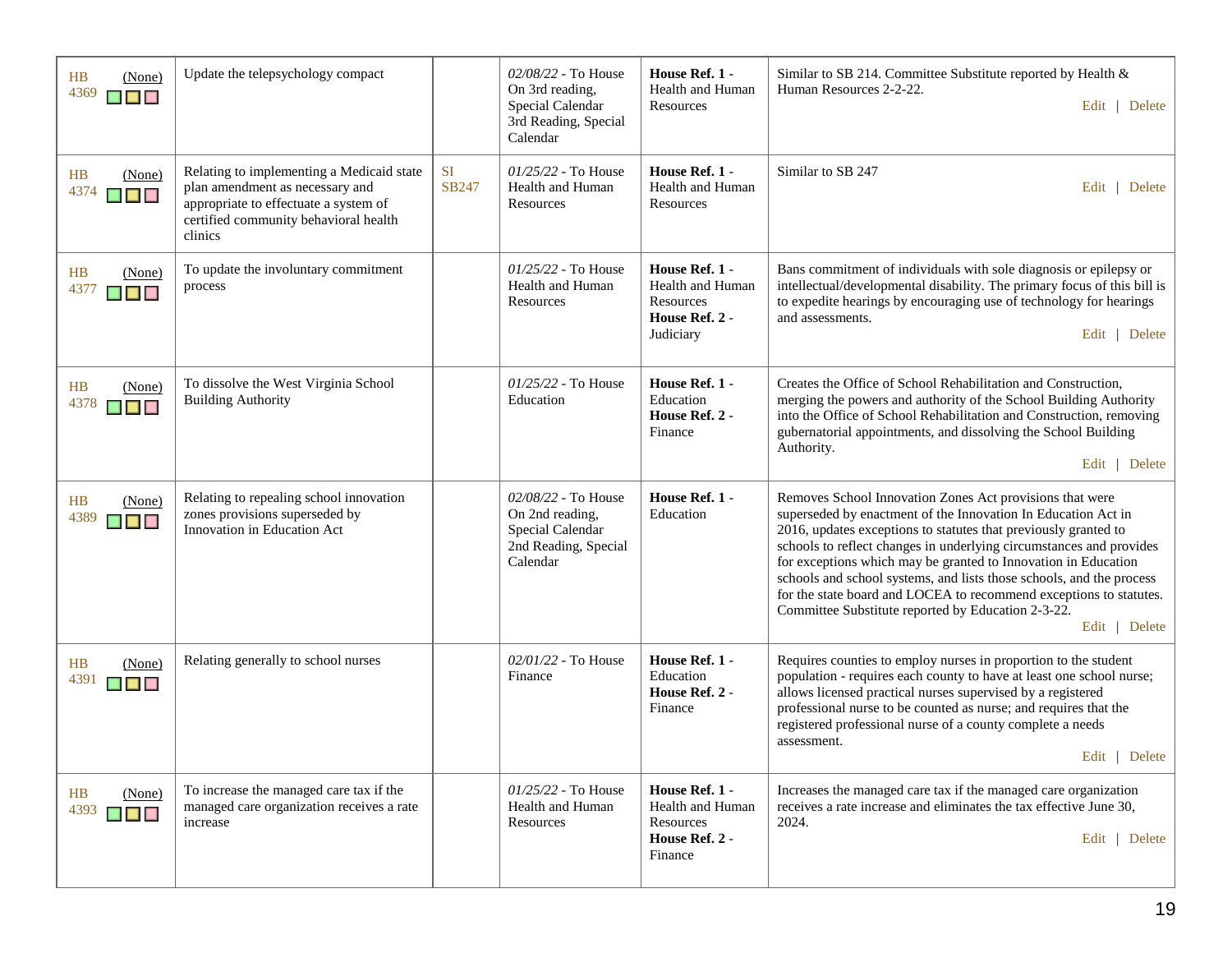| (None)<br><b>HB</b><br>4402<br>▉▉             | Creating the Prevention Through K-12<br><b>Education Act</b>                                                                                                                                          |                           | $01/26/22$ - To House<br><b>Health and Human</b><br>Resources | House Ref. 1 -<br>Health and Human<br>Resources<br>House Ref. 2 -<br>Education               | Clarifies the manner of instruction for comprehensive drug<br>awareness and prevention programs for students in grades K through<br>12 including classroom lectures, hands-on laboratory work, and field<br>trips to corrections facilities, morgues, funeral homes, and/or<br>substance abuse rehabilitation centers.<br>Edit   Delete                                                                                                                    |
|-----------------------------------------------|-------------------------------------------------------------------------------------------------------------------------------------------------------------------------------------------------------|---------------------------|---------------------------------------------------------------|----------------------------------------------------------------------------------------------|------------------------------------------------------------------------------------------------------------------------------------------------------------------------------------------------------------------------------------------------------------------------------------------------------------------------------------------------------------------------------------------------------------------------------------------------------------|
| HB<br>(None)<br>4407<br>▉▉                    | Requiring photo identification for mail in<br>ballots                                                                                                                                                 |                           | $01/26/22$ - To House<br>Judiciary                            | House Ref. 1 -<br>Judiciary                                                                  | Requires absentee ballot returned by voter to include a copy of the<br>individual's "valid identifying document" (photo ID) placed inside<br>Ballot Envelope No. 2, and kept separate and not included inside the<br>secrecy envelope with the individual's ballot to ensure the voter<br>anonymity or provided in person or via email to the County Clerk.<br>Absentee ballots submitted without a valid photo ID will be<br>challenged.<br>Edit   Delete |
| HB<br>(None)<br>4412<br>$\blacksquare$        | Collecting a tax from manufacturers and<br>distributors of opium and opiate drugs to<br>be used for funding addiction and<br>prevention                                                               |                           | $01/26/22$ - To House<br>Health and Human<br>Resources        | House Ref. 1 -<br>Health and Human<br>Resources<br>House Ref. 2 -<br>Finance                 | Creates a 10 cent tax on each opium, opiate and Schedule II drug<br>sold to pharmacies in this state to fund drug treatment programs<br>through the Ryan Brown Addiction Prevention and Recovery Fund.<br>Edit   Delete                                                                                                                                                                                                                                    |
| HB<br>(None)<br>4414<br>▉▉                    | Prohibit requiring Covid-19 vaccine or<br>booster shot to attend in person classes at<br>colleges and universities                                                                                    |                           | $01/26/22$ - To House<br>Health and Human<br>Resources        | House Ref. 1 -<br><b>Health and Human</b><br><b>Resources</b><br>House Ref. 2 -<br>Education | Prohibits colleges and universities in West Virginia from requiring<br>the COVID-19 vaccine or associated booster shot as a prerequisite<br>for attending in-person class.<br>Edit   Delete                                                                                                                                                                                                                                                                |
| HB<br>(None)<br>4495<br>$\blacksquare$        | Allowing professional nurses and advance<br>practice registered nurses, or the<br>equivalent, to practice in West Virginia,<br>provided that they are licensed in another<br>state                    | <b>SI</b><br><b>SB518</b> | 02/02/22 - To House<br>Health and Human<br>Resources          | House Ref. 1 -<br>Health and Human<br>Resources                                              | Similar to SB 518<br>Edit   Delete                                                                                                                                                                                                                                                                                                                                                                                                                         |
| <b>HB</b><br>(None)<br>4500<br>$\blacksquare$ | Combining the offices of the West<br>Virginia State Americans with Disabilities<br>Act Office and the West Virginia Equal<br>Employment Opportunity Office within<br>the Department of Administration | <b>SI</b><br>SB522        | 02/02/22 - To House<br>Government<br>Organization             | House Ref. 1 -<br>Government<br>Organization                                                 | Similar to SB 522<br>Edit   Delete                                                                                                                                                                                                                                                                                                                                                                                                                         |
| HB<br>(None)<br>4503<br><b>K E K</b>          | Related to revocation of school personnel<br>certification or licensure                                                                                                                               | SI<br>SB535               | 02/02/22 - To House<br>Education                              | House Ref. 1<br>Education<br>House Ref. 2 -<br>Judiciary                                     | Similar to SB 535<br>Edit   Delete                                                                                                                                                                                                                                                                                                                                                                                                                         |
| HB<br>(None)<br>4514                          | Mandating county commissions develop<br>emergency absentee voting procedures                                                                                                                          |                           | 02/02/22 - To House<br><b>Political Subdivisions</b>          | House Ref. 1 -<br>Political                                                                  | Requires every county commission to adopt emergency absentee<br>ballot policy.                                                                                                                                                                                                                                                                                                                                                                             |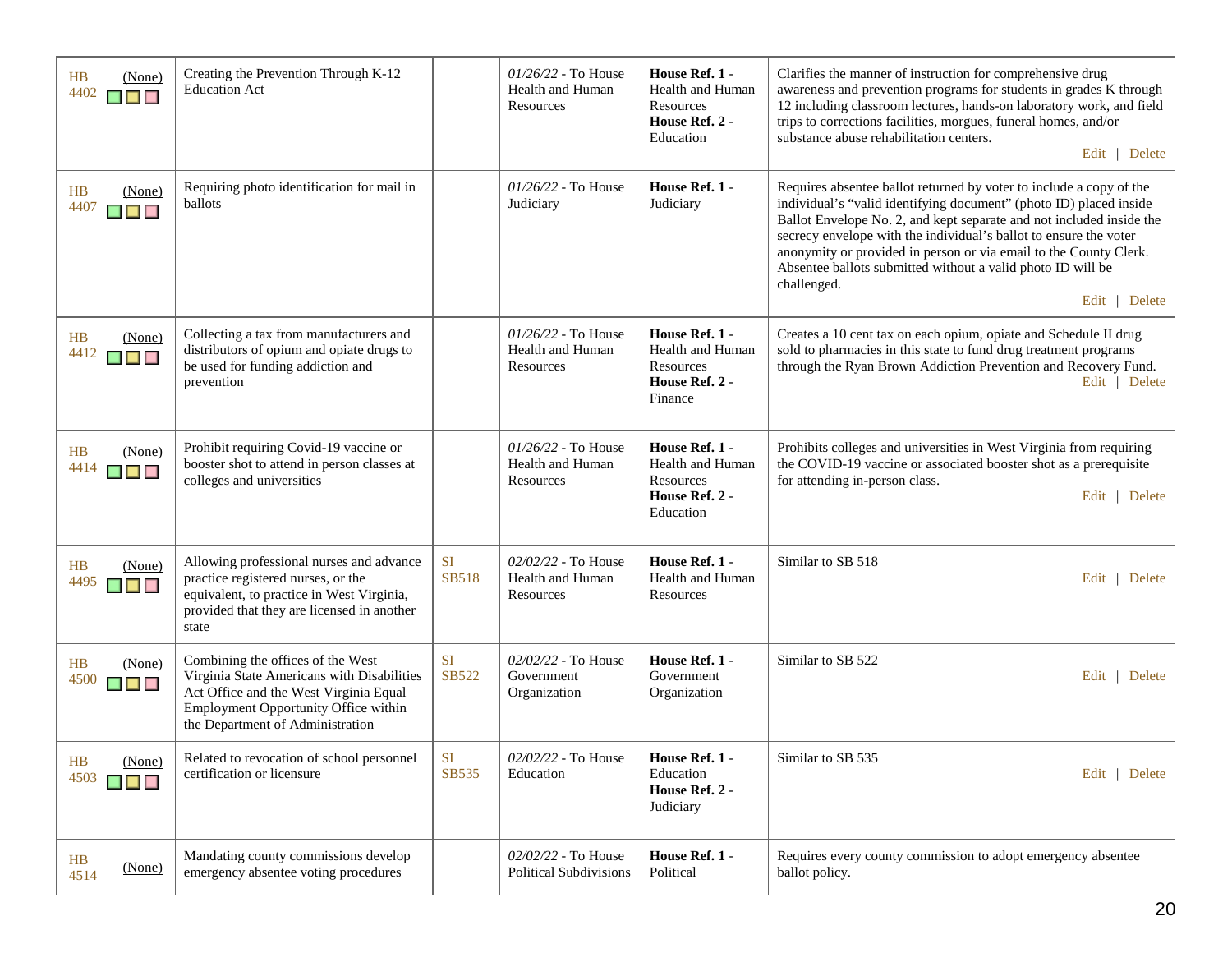| $\blacksquare$ $\blacksquare$                         |                                                                                                                                                                 |                           |                                                                 | Subdivisions<br>House Ref. 2 -<br>Judiciary                                                    | Edit   Delete                                                                                                                                                                                                                                                                                                                                        |
|-------------------------------------------------------|-----------------------------------------------------------------------------------------------------------------------------------------------------------------|---------------------------|-----------------------------------------------------------------|------------------------------------------------------------------------------------------------|------------------------------------------------------------------------------------------------------------------------------------------------------------------------------------------------------------------------------------------------------------------------------------------------------------------------------------------------------|
| HB<br>(None)<br>$4516$ $\Box$                         | To require medication-assisted treatment<br>programs to have written policies<br>concerning community relations                                                 |                           | $02/02/22$ - To House<br><b>Political Subdivisions</b>          | House Ref. 1 -<br>Political<br>Subdivisions<br>House Ref. 2 -<br>Health and Human<br>Resources | Requires medically-assisted treatment programs to have written<br>policies to minimize the negative impact the program may have on a<br>community - requiring a public notice of intent to locate at a<br>particular location - establish and maintain communication with a<br>community leader to foster good community relations.<br>Edit   Delete |
| HB<br>(None)<br>$4518$ $\Box$                         | Relating to automatic voter registration                                                                                                                        |                           | $02/02/22$ - To House<br>Judiciary                              | House Ref. 1 -<br>Judiciary                                                                    | Prohibiting any state or local government, employer, or contractor<br>from automatically registering anyone to vote without explicit<br>written consent and an appropriate state or federal registration<br>form.<br>Edit   Delete                                                                                                                   |
| HB<br>(None)<br>4521<br>$\blacksquare$ $\blacksquare$ | To establish minimum training<br>requirements for law enforcement officials<br>on interacting effectively with people with<br>Alzheimer's or other dementias    | <b>SI</b><br><b>SB570</b> | 02/02/22 - To House<br>Health and Human<br>Resources            | House Ref. 1 -<br>Health and Human<br>Resources<br>House Ref. 2 -<br>Judiciary                 | Similar to SB 570<br>Edit   Delete                                                                                                                                                                                                                                                                                                                   |
| HB<br>(None)<br>4529<br><b>A A A</b>                  | Supplementing and amending the<br>appropriations of public moneys to the<br>DHHR, Consolidated Medical Services<br>Fund                                         | SI<br><b>SB528</b>        | 02/03/22 - To House<br>Finance                                  | House Ref. 1 -<br>Finance                                                                      | Similar to SB 528<br>Edit   Delete                                                                                                                                                                                                                                                                                                                   |
| <b>HB</b><br>(None)<br>4533<br><b>MAR</b>             | Relating to increasing annual salaries of<br>certain employees of the state                                                                                     | <b>SI</b><br>SB531        | 02/03/22 - To House<br>Finance                                  | House Ref. 1 -<br>Finance                                                                      | Similar to SB 531<br>Edit   Delete                                                                                                                                                                                                                                                                                                                   |
| HB<br>(None)<br>$4535$ $\Box$                         | Repeal section relating to school<br>attendance and satisfactory academic<br>progress as conditions of licensing for<br>privilege of operation of motor vehicle |                           | 02/03/22 - To House<br>Government<br>Organization               | House Ref. 1 -<br>Government<br>Organization                                                   | Removes the requirement of school attendance and satisfactory<br>progress as a condition of getting a driver's license.<br>Edit   Delete                                                                                                                                                                                                             |
| (None)<br>HB<br>$4543$ $\Box$                         | To eliminate restrictions on voting rights<br>for formerly incarcerated individuals                                                                             | $\rm SI$<br><b>SB488</b>  | 02/03/22 - To House<br>Select Committee on<br>Jails and Prisons | House Ref. 1 -<br>House Ref. 2 -<br>Judiciary                                                  | Similar to SB 488<br>Edit   Delete                                                                                                                                                                                                                                                                                                                   |
| HB<br>(None)<br>$4544$ $\Box$                         | Relating to the Neighborhood Investment<br>Program                                                                                                              | <b>SI</b><br><b>SB478</b> | 02/03/22 - To House<br>Finance                                  | House Ref. 1 -<br>Finance                                                                      | Similar to SB 478<br>Edit   Delete                                                                                                                                                                                                                                                                                                                   |